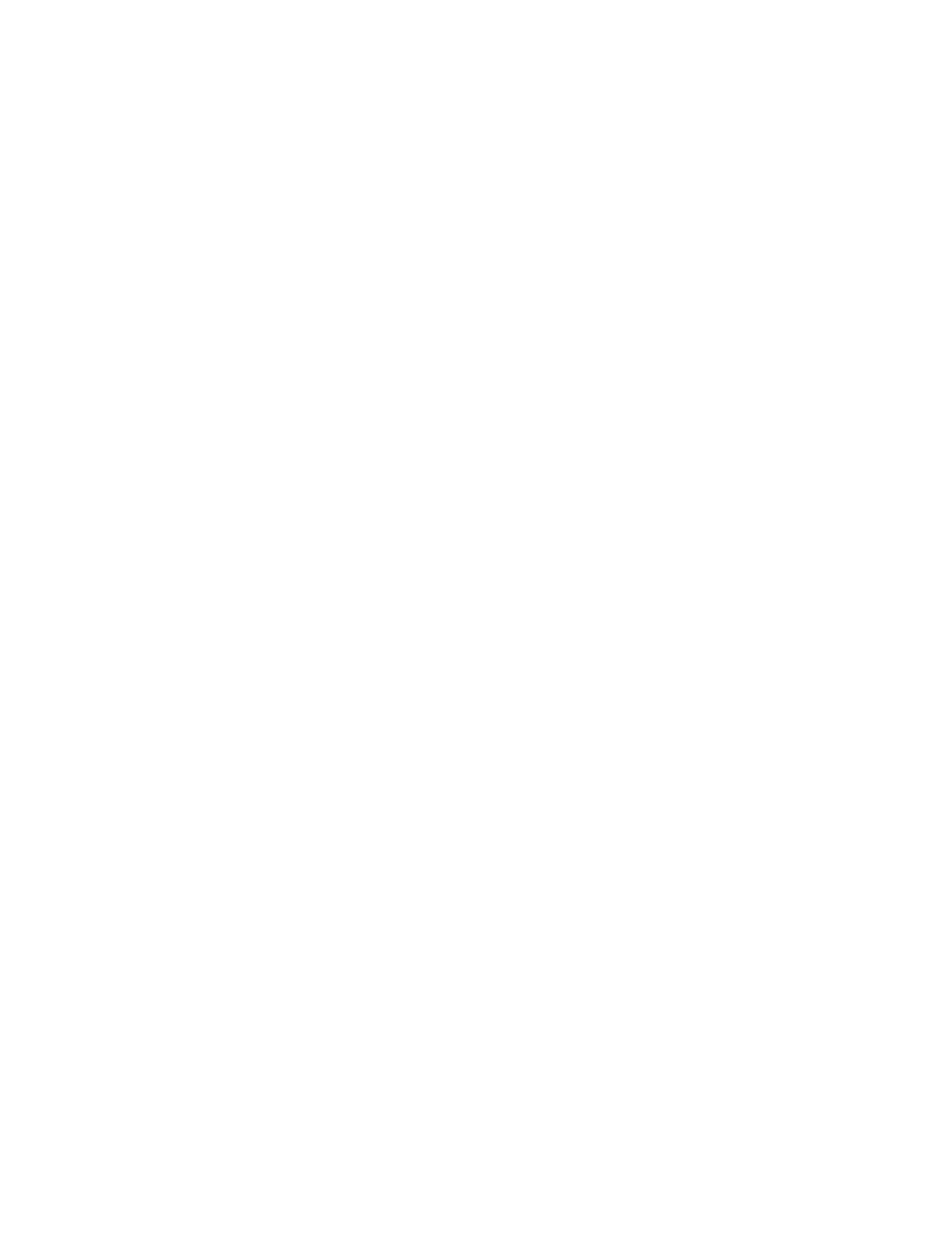| Letter to Shareholders                                  | 1  |
|---------------------------------------------------------|----|
| Schedule of Investments                                 | 6  |
| <b>Statement of Assets &amp; Liabilities</b>            | 8  |
| <b>Statement of Operations</b>                          | 9  |
| Statements of Changes in Net Assets                     | 10 |
| <b>Statement of Cash Flows</b>                          | 12 |
| <b>Financial Highlights</b>                             | 13 |
| <b>Notes to Financial Statements</b>                    | 15 |
| Report of Independent Registered Public Accounting Firm | 24 |
| Additional Information                                  | 25 |
| Trustees & Officers                                     | 26 |
| Privacy Policy                                          | 28 |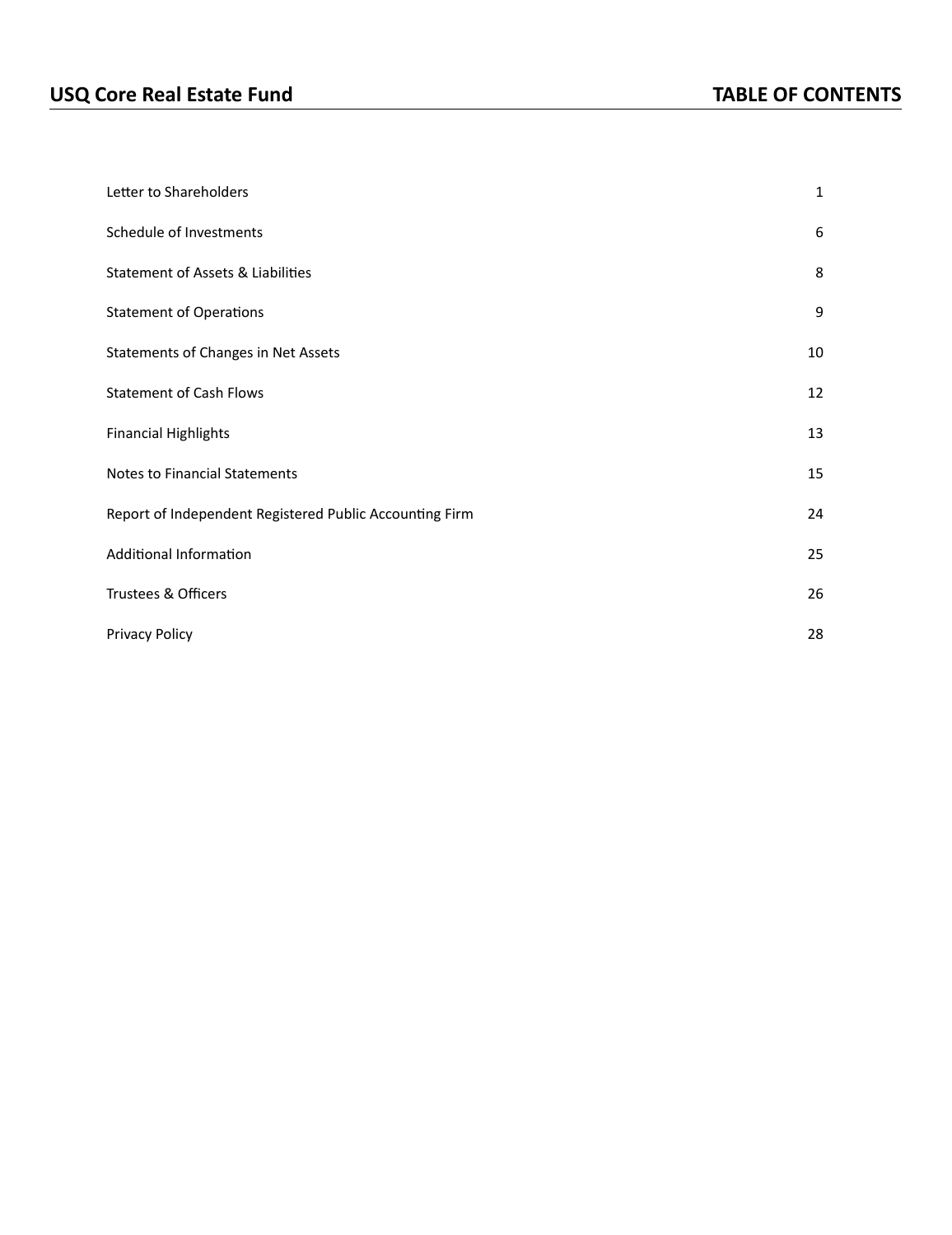## **USQ Core Real Estate Fund Letter to Shareholders**

<span id="page-3-0"></span>**March 31, 2022 (Unaudited)**

Dear Shareholder,

I am pleased to present this annual report for the USQ Core Real Estate Fund for the fiscal year ending March 31, 2022. The report includes a discussion of Fund performance, a schedule of the Fund's investments, and its audited financial statements.

In managing the Fund, Union Square Capital Partners seeks to provide shareholders with current income and capital appreciation with moderate volatility and low correlation to the broader markets. We believe the Fund continued to deliver in each of these four ways during the period ended March 31, 2021, and performed above expectations, with a return of 25.32% for Class I shares for the period. As a reminder, the Fund's private real estate allocation is invested exclusively in private real estate funds that are constituents of the NCREIF Fund Index – Open-end Diversified Core Equity (the "NFI-ODCE"). The NFI-ODCE is considered the premier "core" institutional real estate index in the industry. To be included in the NFI-ODCE, the funds must adhere to strict risk and reporting standards.

#### **Market Review**

The exceptionally strong Fund return was driven by positive fundamentals in the commercial real estate markets. While there was several factors that led to the very favorable fundamentals that supported outsized returns, a few notable factors that took place over the fiscal year are summarized below.

First, and most importantly, during the first half of the reporting period, the U.S. rolled out a massive vaccination program that allowed the economy to reopen. This allowed businesses to open and allowed many to return to work. By the second half of the reporting period, the economy was well on its way to recovering most of the jobs that were lost during the lockdowns in 2020. It is worth noting the lockdowns were not bad for all sectors of the commercial real estate. Industrial properties saw an increase in demand as many consumers moved to ordering goods online. This trend was already taking place, but the lockdowns acted as an accelerant.

The second factor that set the backdrop for the commercial real estate markets to see significant gains over the fiscal year was the amount of stimulus the U.S. government poured into the economy during the pandemic. Both the Trump and Biden administrations passed record breaking stimulus that set the stage for inflation, especially with interest rates at record lows. Indeed, much of this stimulus was required, but it is impossible to push record amounts of money through the economy and not have above average inflation as a result. This inflationary pressure was further exacerbated by the supply chain disruptions resulting from the lockdowns. These disruptions were expected to ease much sooner, but much to the surprise of many market participants, and the Federal Reserve, inflation was not transitory but rather more persistent. Inflationary environments have traditionally been good for commercial real estate, which has certainly held true in this environment as well. By the end of the Fund's fiscal year, the Federal Reserve had to act and raised the Fed Funds rate to combat inflation. The Federal Reserve's more hawkish view now has market participants expecting several aggressive short-term interest rate increases throughout 2022.

Third, commercial real estate supply has largely remained in check since the financial crisis of 2008. Due to the inflationary pressures previously mentioned, and the lack of supply across most property types, commercial real estate values saw significant increases throughout the fiscal year. The two primary drivers of returns over the period were industrial and multi-family properties. Industrial demand was high as a result of the amount of goods being purchased online, a trend unlikely to change in the near future. Multi-family demand is also at record levels due to higher than expected residential mortgage rates and increasing home values. These changes in the residential housing market have driven many potential homebuyers out of the market, increasing demand for multi-family units.

While commercial real estate returns were very strong over the Fund's fiscal year, not all markets fared as well, especially during the first quarter of 2022. Fixed income offered almost no protection for investors as interest rates rapidly increased. In fact, year-to-date through March 14, 2022, the S&P 500 TR was down -12.17% and the Bloomberg Barclays U.S. Agg. Bond Index TR was down -5.68%. This is only one of the few times in history in which stocks and fixed income were both down by 5% or greater. Diversifying into other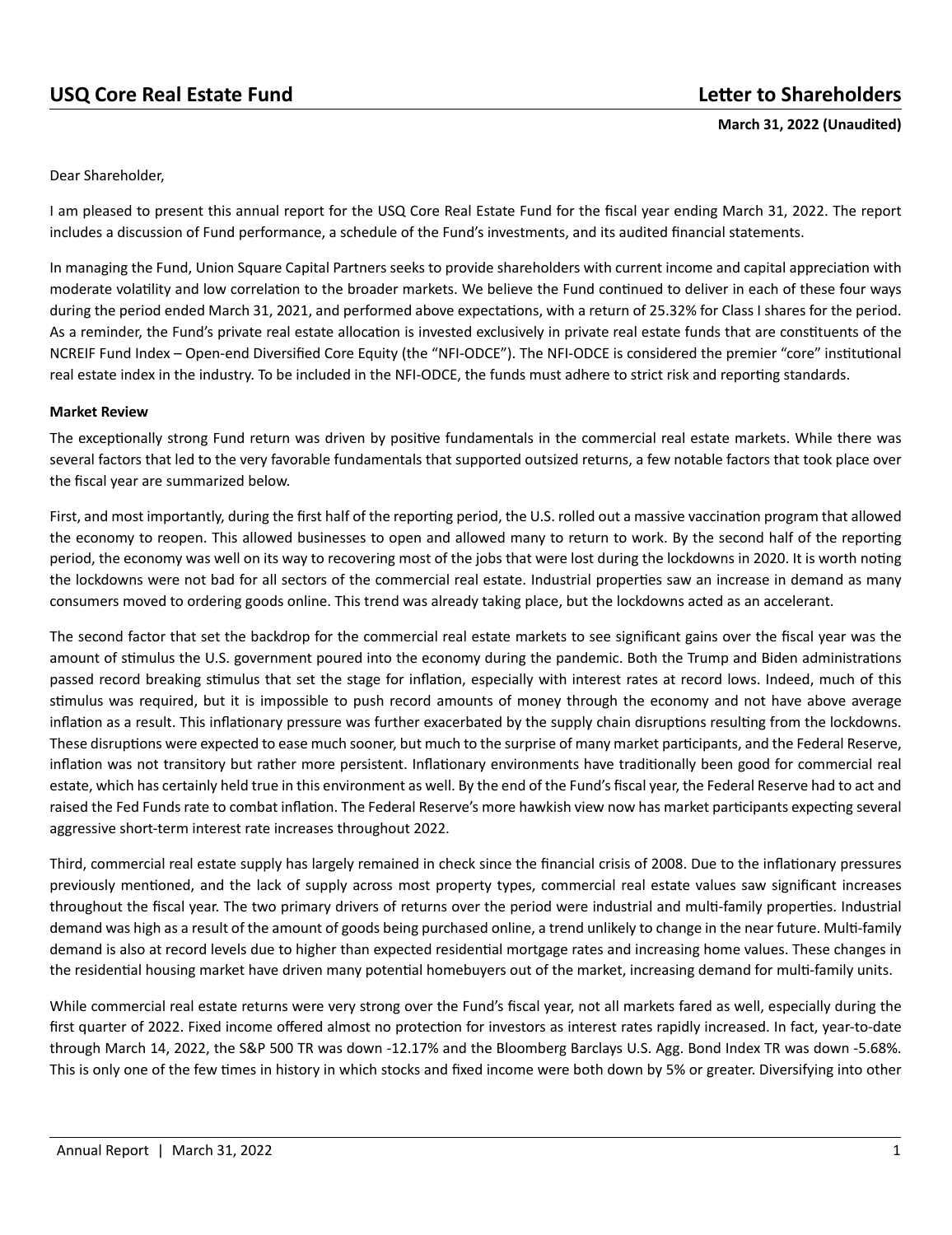asset classes, especially private markets, should be considered as the public equity and fixed income markets are likely to see continued volatility with geo-political risks and a Federal Reserve that is caught in a position where it must increase interest rates and normalize its monetary policy.

### **Manager Discussion of Fund Performance**

Below is the Fund's current sector allocations and geographic weightings. We believe the fund is well diversified and favorably positioned to be a beneficiary of existing trends in commercial real estate and broader economic environment. The Fund is now allocated quite differently than it was just a year ago. For example, the Fund's industrial allocation increased by almost 6% while the office allocation was reduced by 6%. These changes should help the Fund continue to take advantage of the current market conditions.



Portfolio sector and geographic weightings are with respect to the portion of the Fund invested in private funds as of 4/1/22 and are subject to change. Diversification does not ensure profit or prevent losses.

The industrial and multi-family property types led the way with strong appreciation. Industrial properties (unlevered) appreciated by more than 40% during the year while multi-family properties (unlevered) appreciated by approximately 20%. Office and retail also contributed to returns but with much more modest appreciation of 2%. The underlying funds that were overweighted in the industrial and multi-family property types were the strongest performers for the reporting period.

There were no significant detractors during the Reporting Period.

Over the twelve months ended March 31, 2022, the Fund's Class I and Class IS shares delivered a total return of 25.32% and 25.39%, respectively. During the same period, broad-based equity markets delivered a 15.65% return (S&P 500 TR), while fixed income returns were negative posting a return of -4.15% (Bloomberg Barclays U.S. Agg. Bond Index TR). This highlights the lack of correlation in the publicly traded markets and exemplifies why we believe it is important to have an allocation to private real estate.

The Fund's distribution policy is to make quarterly distributions to shareholders. During the 12-month period ended March 31, 2022, the Fund made distributions to shareholders totaling \$1.09 per share, of which we expect substantially all will be treated as a return of capital for tax purposes given the fund's investment in real estate which are generally exempt from corporate taxes and have favorable tax treatment on distributions. This equates to an annualized distribution rate of 4.03% which is calculated by taking the average of the prior four quarterly distribution rates. The quarterly distribution rates are calculated by annualizing the actual distribution and dividing by the net asset value for the distribution date. There is no assurance that the Fund will continue to declare distributions or that they will continue at these rates. See additional disclosures below.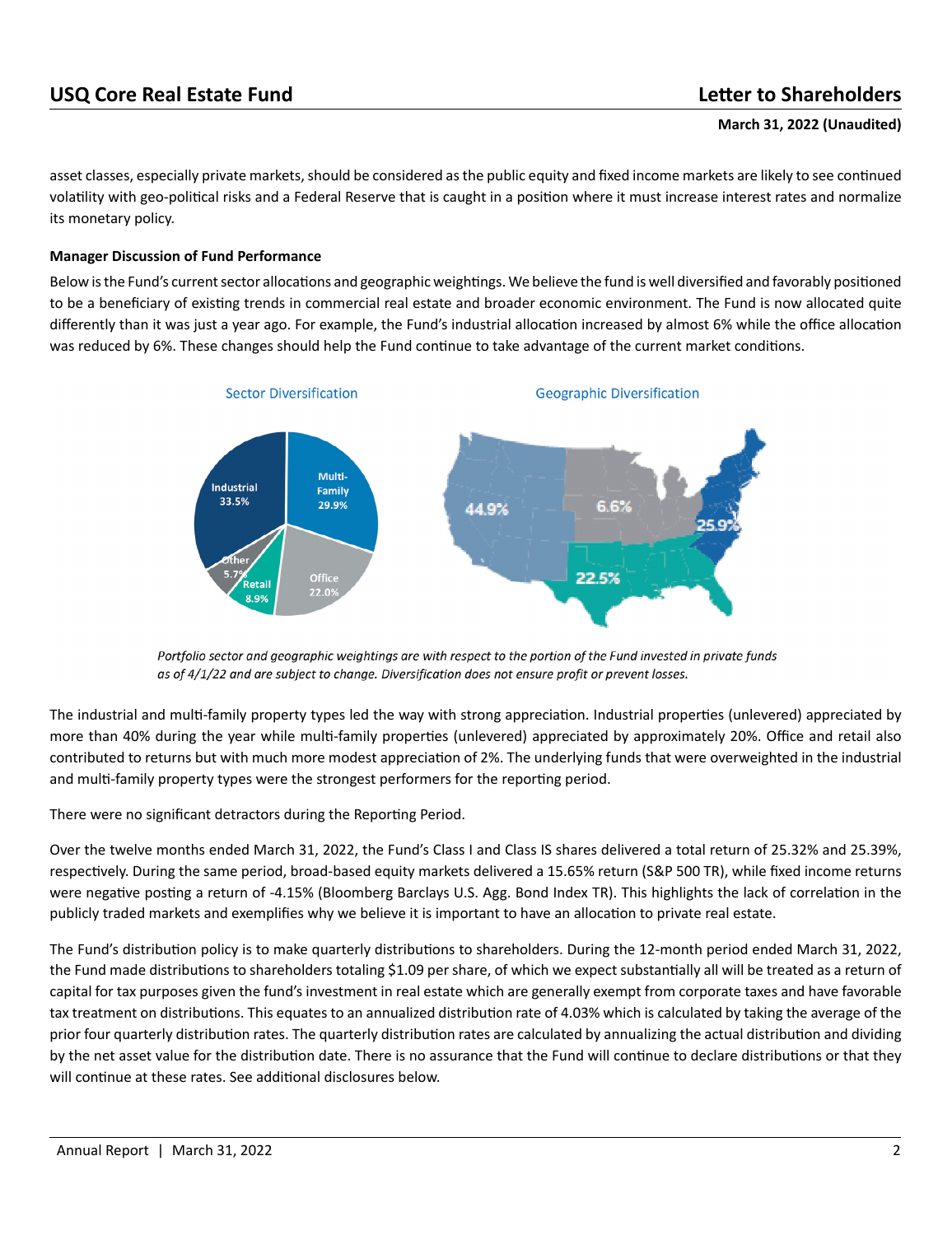## **USQ Core Real Estate Fund Letter to Shareholders**

#### **Performance Information**



Average Annual Total Returns for the Period Ended March 31, 2022

|                                     |          |          |        |        |         | Since<br>Inception |
|-------------------------------------|----------|----------|--------|--------|---------|--------------------|
|                                     | 3 Month  | 1 Year   | 3 Year | 5 Year | 10 Year | 9/27/2017          |
| USQ Core Real Estate I (USQIX)      | 6.39%    | 25.32%   | 9.55%  | N/A    | N/A     | 8.31%              |
| USQ Core Real Estate IS (USQSX)     | 6.39%    | 25.39%   | 9.58%  | N/A    | N/A     | 8.33%              |
| <b>S&amp;P 500 TR</b>               | -4.60%   | 15.65%   | 18.92% | 15.99% | 14.64%  | 16.09%             |
| Bloomberg Barclays U.S. Agg Bond TR | $-5.93%$ | $-4.15%$ | 1.69%  | 2.14%  | 2.24%   | 1.88%              |
| MSCLU.S. REIT NR Index              | $-4.28%$ | 25.02%   | 9.92%  | 8.36%  | 8.42%   | 9.03%              |
| NFI-ODCE NR                         | 7.14%    | 27.26%   | 10.30% | 8.90%  | 9.92%   | 9.17%              |

*The performance quoted represents past performance. Past performance does not guarantee future results. The current performance may be lower or higher than the performance data quoted. The investment return and principal value of the Fund will fluctuate; an investor's shares, when redeemed, may be worth more or less than their original cost. Performance data current to the most recent month end may be obtained by calling 1-833-877-3863.* 

*Fund returns reflect actual fee waivers and reimbursement of expenses for the time periods represented. Had fees and expenses not been waived and reimbursed, returns would have been lower. See the prospectus for more information on current fees and expenses. All investing involves risk, including the possible loss of principal. Performance for periods less than one year is not annualized. Since Inception performance of the NFI-ODCE NR is as of 10/2/2017, due to quarterly calculation of the index. Class I gross expenses are 1.86% and net expenses are 0.96%. Class IS gross expenses are 2.11% and net expenses are 1.21%. Net fees are based on a contractual fee waiver and reimbursement agreement that will continue indefinitely until terminated by mutual agreement of the Adviser and the Fund, including consent of the Fund's Board.*

*The graph shown above represents historical performance of a hypothetical investment of \$10,000 in the Fund since inception. Past performance is not indicative of future results. Investment return and the principal value of an investment will fluctuate. Shares may be worth more or less than original cost when redeemed. Investing involves risk, including loss of principal. Fund performance includes reinvestment of distributions and reflects management fees and other expenses. The Fund return does not reflect the deduction of all fees, including third-party brokerage commissions or third-party investment advisory fees paid by investors to a financial intermediary for brokerage services. If the deduction of such fees was reflected, the performance would be lower. Returns shown do not reflect the deduction of taxes that a shareholder would pay on Fund distributions or the redemption of Fund shares. Performance data current to*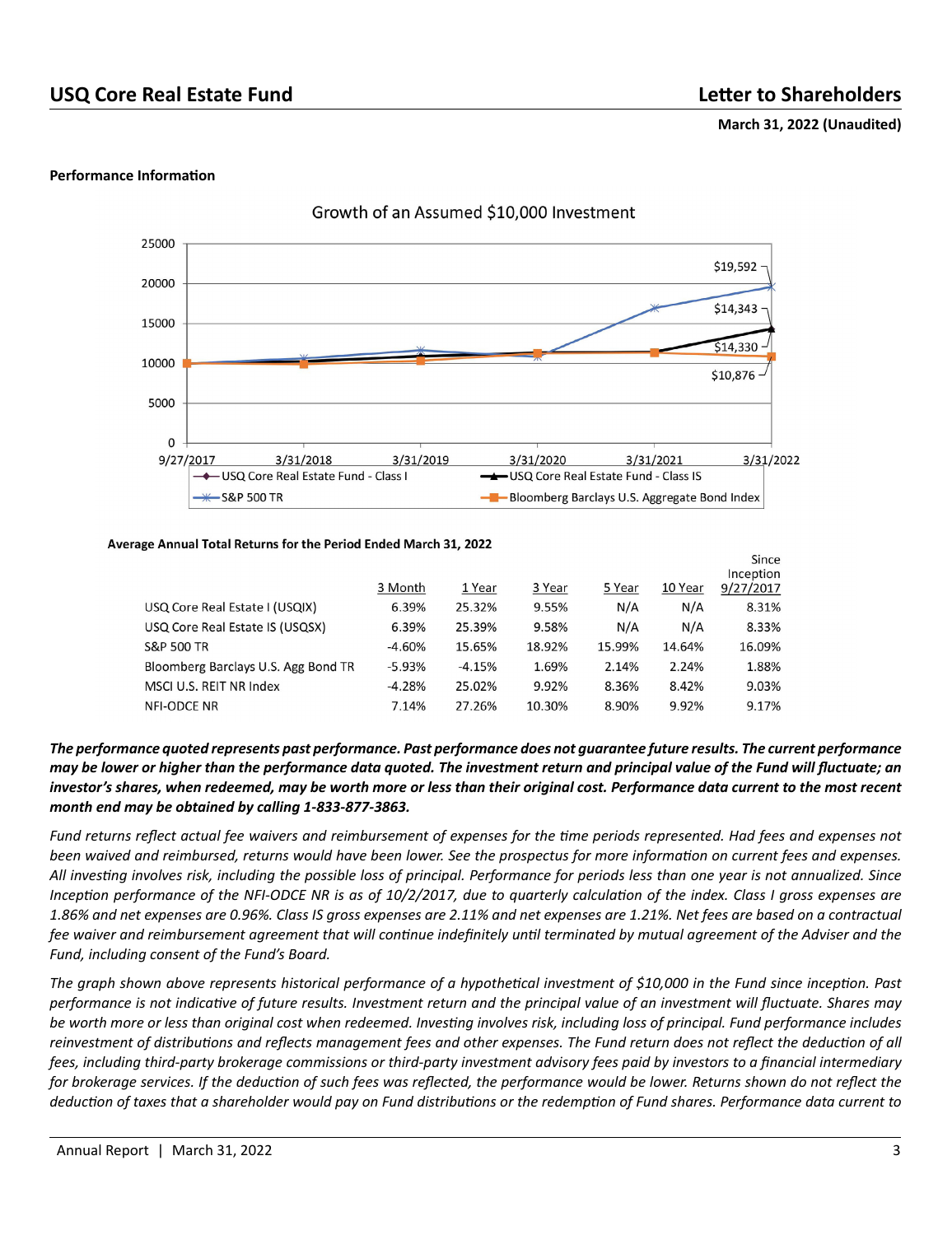*the most recent month end may be obtained by calling 1-833-877-3863. An investment cannot be made in an index, which is unmanaged and has returns that do not reflect any trading, management or other costs. Index performance does not represent actual Fund or portfolio performance, nor does it represent actual performance of the Fund's Adviser.*

#### **Outlook**

Although we have finally made progress with the pandemic, and many believe we are now moving to the endemic stage, there is still uncertainty on the horizon. What is clear, is that the Federal Reserve is set to increase interest rates multiple times in the coming year to curb inflation. As a result, we believe we are likely to see volatility in both the equity and fixed income public markets. Investors are typically better off staying put and not timing markets but that does not mean they should not pursue strategies that diversify return streams. Most investors have not faced an environment such as this, in which both equity and fixed returns are likely to experience significant bouts of volatility and declines that could resemble each other. There is no time like the present to look to add strategies that could potentially soften the downturns, while still participating in up markets. Private markets may be help investors achieve this goal.

As it relates to commercial real estate specifically, we continue to believe the asset class is well-positioned in the current environment. The inflationary period has led to an increase in rents with some of those increases not yet recognized. Furthermore, we also believe the 10-yr. U.S. Treasury still has room to rise before we see any significant pressure on cap rates. Overall, rent growth within the industrial and multi-family property types have largely contributed to recent performance, but we are seeing office and retail properties starting to have a positive contribution as well. High quality commercial real estate, which is the hallmark of NFI-ODCE index in which the Fund invests, remains in high demand.

*Moras fifelle*r

Thomas Miller, CFA CEO and Chief Investment Officer, Union Square Capital Partners

*This letter represents the opinions of the Fund's management and are subject to change, are not guaranteed and should not be considered recommendations to buy or sell any security. The information provided is not intended to be, and is not, a forecast of future events, a guarantee of results, or investment advice.*

#### **Definitions**

Correlation is a statistic that measures the extent to which two asset classes (or securities) move in relation to each other. Two asset classes that have a high correlation move in the same direction as markets rise and fall. Two asset classes with negative or inverse correlation move in opposite directions as markets rise and fall. The closer the correlation statistic between two asset classes is to zero, the more independently the asset classes move with respect to each other.

#### **Indexes**

**BBgBarc U.S. Agg Bond Index** The Bloomberg Barclays U.S. Aggregate Bond Index is an unmanaged market value-weighted index for U.S. dollar denominated investment-grade fixed-rate debt issues, including government, corporate, asset-backed, and mortgagebacked securities with maturities of at least one year.

**The MSCI US REIT Index** is a free float-adjusted market capitalization index that is comprised of equity REITs. With 139 constituents, it represents about 99% of the US REIT universe and securities are classified in the Equity REITs Industry (under the Real Estate sector) according to the Global Industry Classification Standard (GICS(r)). It however excludes Mortgage REIT and selected Specialized REITs.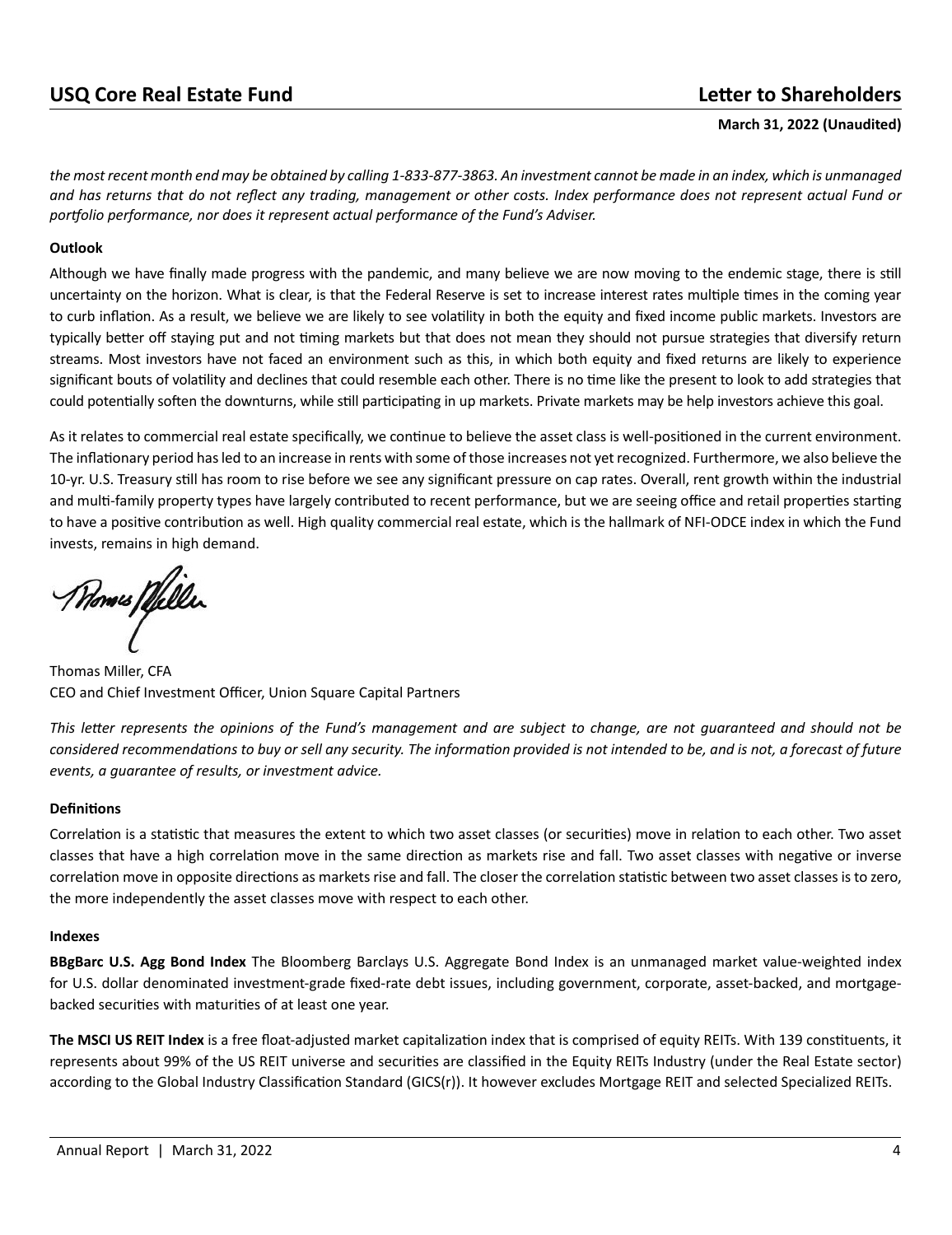**NFI-ODCE** The NCREIF Fund Index — Open-end Diversified Core Equity (NFI-ODCE) consists of private real estate equity funds that meet certain criteria with respect to such things as leverage (less than 35%), operations (at least 75% invested in properties that are 75% or more leased), sector and geographic diversification, and investment in core real estate (at least 75% in office, industrial, apartment and retail properties).

**S&P 500 Index** S&P 500 Index is a market capitalization-weighted index of 500 common stocks chosen for market size, liquidity, and industry group representation to represent U.S. equity performance.

One cannot invest directly in an index.

### **Risk Disclosures**

Investing in the Fund's shares involves substantial risks, including the risks set forth in the "Risk Factors" section of this prospectus, which include, but are not limited to the following:

- Investing in real estate entails special risks, including (i) changes in general economic and market conditions; (ii) changes in the value of real estate properties; (iii) risks related to local economic conditions, overbuilding and increased competition; (iv) increases in property taxes and operating expenses; (v) changes in zoning laws; (vi) casualty and condemnation losses; (vii) variations in rental income, neighborhood values or the appeal of property to tenants; (viii) the availability of financing and (ix) changes in interest rates and leverage. There are also special risks associated with particular real estate sectors, or real estate operations generally.
- The Fund is not intended to be a complete investment program, but instead as a way to help investors diversify into real estate. Diversification does not ensure a profit or guarantee against a loss.
- There currently is no secondary market for the Fund's shares and the Adviser does not expect that a secondary market will develop. Limited liquidity is provided to shareholders only through the Fund's quarterly Repurchase Offers for no less than 5% of the Fund's shares outstanding at net asset value. There is no guarantee that shareholders will be able to sell all of the shares they desire in a quarterly Repurchase Offer.

#### **Other Important Disclosures**

The Fund's distribution policy is to make quarterly distributions to shareholders. The level of quarterly distributions (including any return of capital) is not fixed. However, this distribution policy is subject to change. The Fund's distribution amounts are calculated based on the ordinary income received from the underlying investments, including short-term capital gains realized from the disposition of such investments. Shareholders should not assume that the source of a distribution from the Fund is net profit. A portion of the distributions consist of a return of capital based on the character of the distributions received from the underlying holdings, primarily Real Estate Investment Trusts. The final determination of the source and tax characteristics of all distributions will be made after the end of the year. Shareholders should note that return of capital will reduce the tax basis of their shares and potentially increase the taxable gain, if any, upon disposition of their shares. Distribution rates are not performance and there is no assurance that the Fund will continue to declare distributions or that they will continue at these rates.

By investing in the Fund, a shareholder will not be deemed to be an investor in any underlying fund in which the Fund invests and will not have the ability to exercise any rights attributable to an investor in any such underlying fund.

*Before investing in the Fund, you should carefully consider the Fund's investment objectives, risks, fees and expenses. For a copy of a prospectus which contains this and other information, please visit our website at www.usqfunds.com or call 1-833-USQ-FUND [1-833-877-3863]. Please read the Fund's prospectus carefully before investing.*

The USQ Core Real Estate Fund is distributed by Quasar Distributors LLC.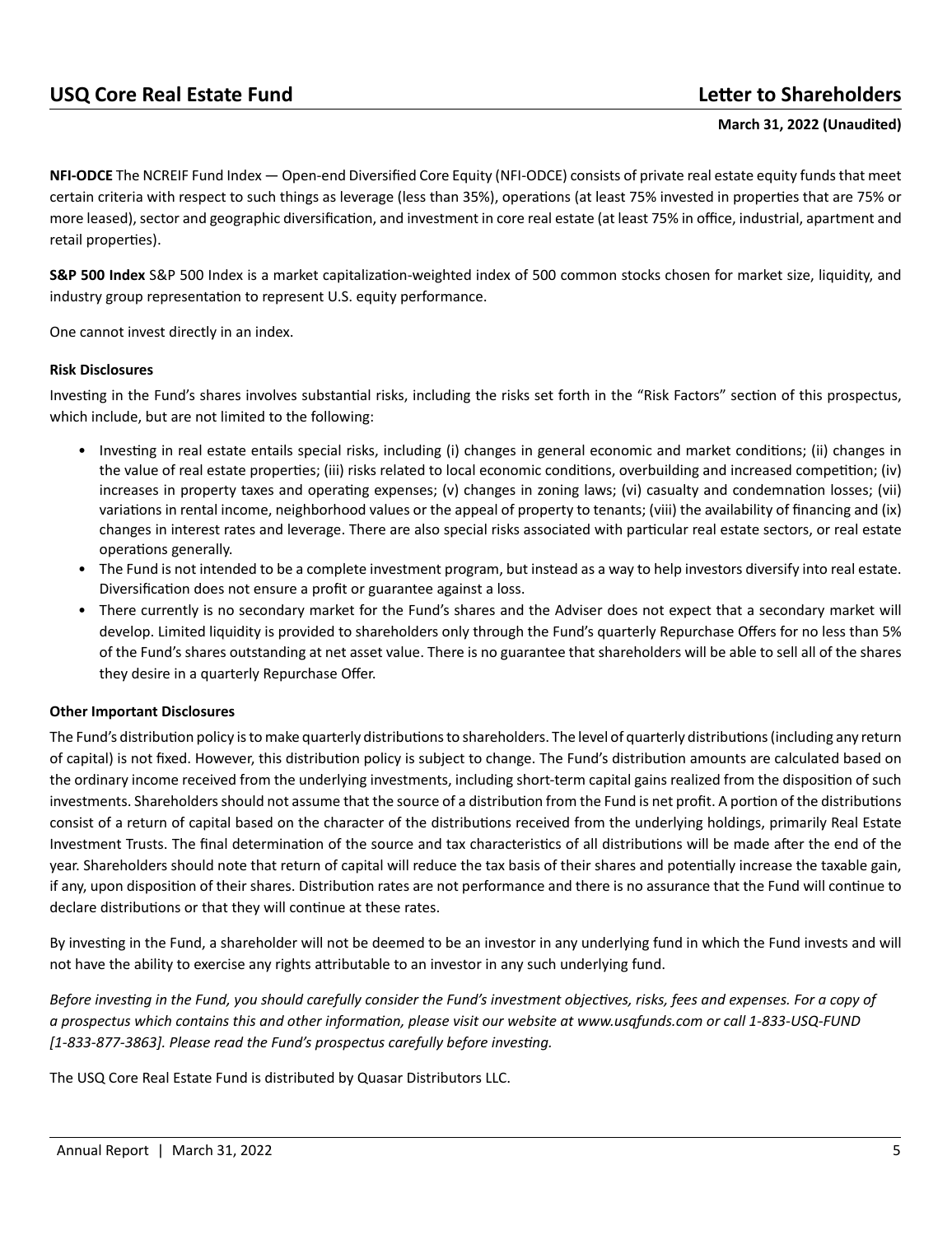## USQ Core Real Estate Fund<br> **USQ Core Real Estate Fund**

<span id="page-8-0"></span>**March 31, 2022** 

| <b>Description</b>                                            | <b>Shares</b> | <b>Fair Value</b> |
|---------------------------------------------------------------|---------------|-------------------|
| Real Estate Investments - 80.4%                               |               |                   |
| Private Equity Real Estate Funds - 80.4%* (1)(2)              |               |                   |
| AEW Core Property (U.S.), L.P.                                | 4,409         | \$<br>5,613,631   |
| ARA Core Realty Fund, LP                                      | 29            | 4,529,078         |
| ASB Allegiance Real Estate Fund, LP                           | 3,036         | 5,585,683         |
| Bailard Real Estate Investment Trust, Inc.                    | 272,334       | 9,308,360         |
| Barings Core Property Fund, LP                                | 38,715        | 6,220,963         |
| BGO Daily Value Fund - Class F (3)                            | 468,712       | 6,787,084         |
| BGO Diversified U.S. Property Fund                            | 752           | 2,185,205         |
| BlackRock U.S. Core Property Fund, LP <sup>(4)</sup>          |               | 7,811,102         |
| CBRE U.S. Core Partners, LP                                   | 10,458,710    | 20,964,124        |
| CIM UII Onshore, LP                                           | 5,939         | 9,191,478         |
| Clarion Lion Properties Fund, LP                              | 8,126         | 15,687,630        |
| GWL USPF, LP <sup>(5)</sup>                                   |               | 7,946,828         |
| Madison Core Property Fund, LP                                | 5,409         | 14,869,793        |
| MetLife Core Property Fund, LP                                | 1,178         | 2,158,381         |
| PRISA, LP                                                     | 1,961         | 4,522,864         |
| PRREF II, LP                                                  | 1,354,005     | 2,588,895         |
| RREEF America REIT II, Inc.                                   | 22,373        | 3,537,356         |
| Smart Markets Fund, LP                                        | 4,684         | 9,719,214         |
| TA Realty Core Property Fund, LP                              | 4,242         | 6,558,981         |
| U.S. Real Estate Investment Fund, LLC                         | 3,282         | 4,962,553         |
| U.S. Real Property Income Fund, LP (6)                        |               | 4,956,078         |
| UBS Trumbull Property Fund, LP                                | 142           | 1,661,613         |
| Total Real Estate Investments (Cost \$127,214,825)            |               | 157,366,894       |
|                                                               |               |                   |
| Short-Term Investments - 14.8%                                |               |                   |
| Money Market Fund - 14.8%                                     |               |                   |
| Invesco Government & Agency - Institutional Shares, 0.25% (7) | 28,841,948    | 28,841,948        |
| Total Short-Term Investments (Cost \$28,841,948)              |               |                   |
| Total Investments - 95.2% (Cost \$156,056,773)                |               | \$186,208,842     |
| Other Assets Less Liabilities - 4.8%                          |               | 9,444,107         |
| Net Assets $-100.0%$                                          |               | \$195,652,949     |
|                                                               |               |                   |

*Percentages are stated as a percent of net assets. LP - Limited Partnership REIT - Real Estate Investment Trust LLC - Limited Liability Company \* See page 7 for additional information on the Fund's Private Investment Funds.* 

*(1) Securities considered illiquid. As of March 31, 2022, the value of these investments was \$157,366,894 or 80.4% of the Fund's net assets.*

*(2) In accordance with ASC 820-10, Private Investment Funds are valued using the practical expedient methodology.*

*(3) Affiliated investment for which ownership exceeds 69% of the investment's capital. Please refer to Note 4 in the Notes to the Financial Statements.*

*(4) Partnership is not designated in units. The Fund owns approximately 0.27% at March 31, 2022.*

*(5) Partnership is not designated in units. The Fund owns approximately 0.75% at March 31, 2022.*

*(6) Partnership is not designated in units. The Fund owns approximately 0.20% at March 31, 2022.*

*(7) Rate reflects seven-day effective yield on March 31, 2022.*

*See Notes to Financial Statements.*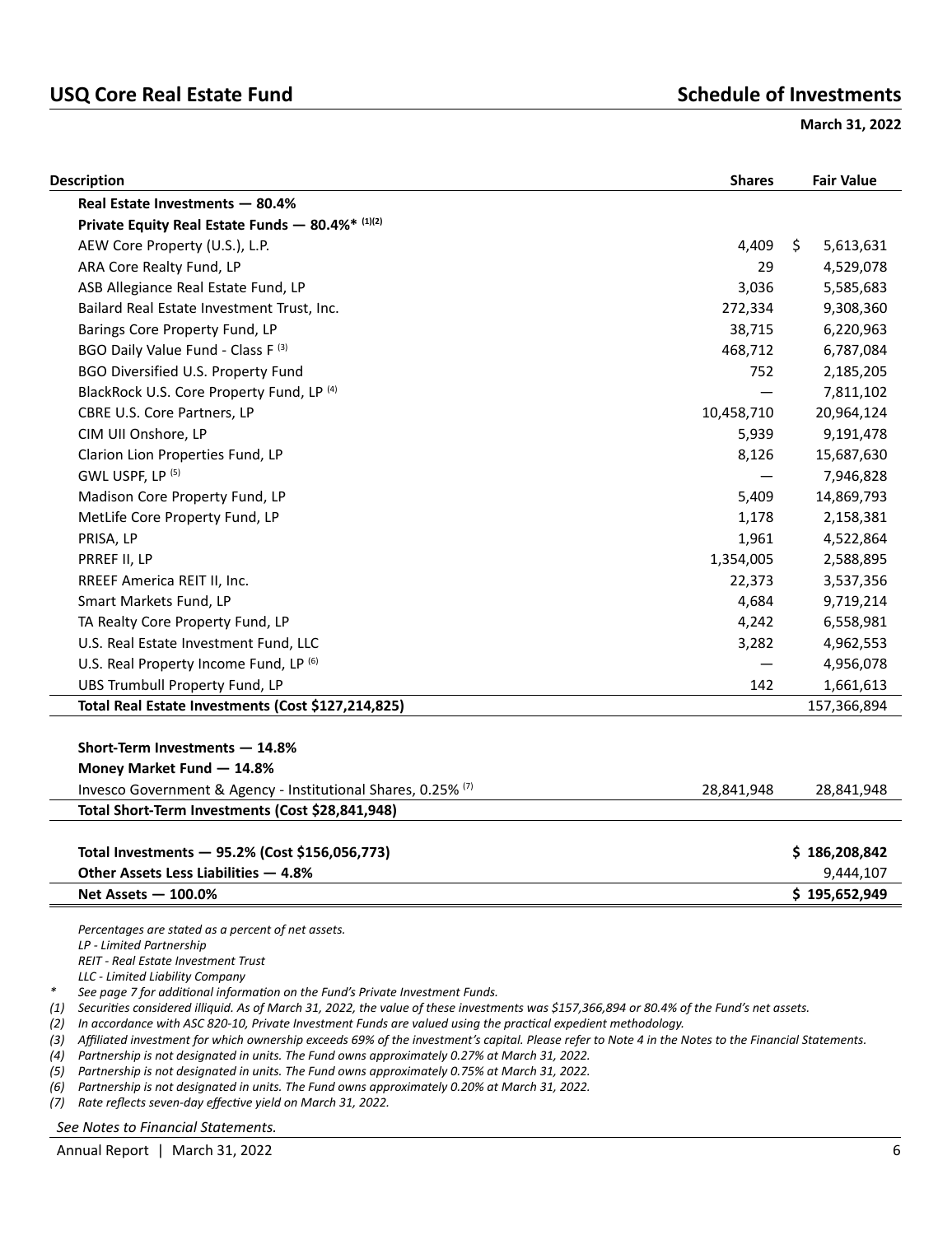*\* Additional Information on Investments in Private Investment Funds:*

|                   |                                            | Redemption      | Redemption<br><b>Notice</b> | <b>Commitments</b><br>as of<br>March 31, |
|-------------------|--------------------------------------------|-----------------|-----------------------------|------------------------------------------|
| <b>Fair Value</b> | <b>Security</b>                            | Frequency $(1)$ | (Days)                      | 2022                                     |
| \$<br>5,613,631   | AEW Core Property (U.S.), L.P.             | Quarterly       | 45                          | \$<br>2,000,000                          |
| 4,529,078         | ARA Core Realty Fund, LP                   | Quarterly       | 10                          | 0                                        |
| 5,585,683         | ASB Allegiance Real Estate Fund, LP        | Quarterly       | 30                          | 0                                        |
| 9,308,360         | Bailard Real Estate Investment Trust, Inc. | Quarterly       | 30                          | 0                                        |
| 6,220,963         | Barings Core Property Fund, LP             | Quarterly       | 60                          | 2,500,000                                |
| 6,787,084         | <b>BGO Daily Value Fund - Class F</b>      | Daily           | N/A <sup>(2)</sup>          | 0                                        |
| 2,185,205         | BGO Diversified U.S. Property Fund         | Quarterly       | 45                          | $\Omega$                                 |
| 7,811,102         | BlackRock U.S. Core Property Fund, LP      | Quarterly       | 60                          | 0                                        |
| 20,964,124        | CBRE U.S. Core Partners, LP                | Quarterly       | 60                          | 0                                        |
| 9,191,478         | CIM UII Onshore, LP                        | Quarterly       | $90^{(3)}$                  | 0                                        |
| 15,687,630        | Clarion Lion Properties Fund, LP           | Quarterly       | 90                          | 0                                        |
| 7,946,828         | GWL USPF, LP                               | Quarterly       | 90                          | 0                                        |
| 14,869,793        | Madison Core Property Fund LP              | Quarterly       | 90                          | 5,000,000                                |
| 2,158,381         | MetLife Core Property Fund, LP             | Quarterly       | 60                          | 0                                        |
|                   | Prime Property Fund, LLC                   | Quarterly       | 90                          | 5,000,000                                |
| 4,522,864         | PRISA, LP                                  | Quarterly       | 90                          | 5,000,000                                |
| 2,588,895         | PRREF II, LP                               | Daily           | $5^{(2)}$                   | 0                                        |
| 3,537,356         | RREEF America REIT II, Inc.                | Quarterly       | 45                          | 0                                        |
| 9,719,214         | Smart Markets Fund, LP                     | Quarterly       | 45                          | 0                                        |
|                   | <b>Strategic Property Fund</b>             | Quarterly       | 30                          | 7,500,000                                |
| 6,558,981         | TA Realty Core Property Fund, LP           | Quarterly       | $45^{(4)}$                  | 5,000,000                                |
| 4,962,553         | U.S. Real Estate Investment Fund, LLC      | Quarterly       | 90                          | 0                                        |
| 4,956,078         | U.S. Real Property Income Fund, LP         | Quarterly       | 90                          | 0                                        |
| 1,661,613         | UBS Trumbull Property Fund, LP             | Quarterly       | 60                          | 0                                        |

*(1) While redemptions can be requested at the frequency listed above, there is no guarantee the Fund will be paid all or any of the redemption amount at the time requested. Each of the following Private Investment Funds can suspend redemptions if the general partner or its respective Board deems it in the best interest of its shareholders. As a result of the COVID-19 pandemic, most of the Private Investment Funds experienced an increase in redemption requests as investors sought to raise cash and rebalance their portfolios. Some funds temporarily suspended their redemption payout while others paid out a pro-rata portion of redemption requests.*

*(2) Daily redemptions are accepted up to an aggregate 10% of the Net Asset Value during the quarter.*

*(3) Redemptions are subject to a three-year holding period from date of the initial capital call. Partial redemptions are subject to the value of remaining units of at least \$5 million. Redeption requirements may be waived as the sole discretion of the general partner.*

*(4) Redemption subject to a six-month holding period for the shares being redeemed.*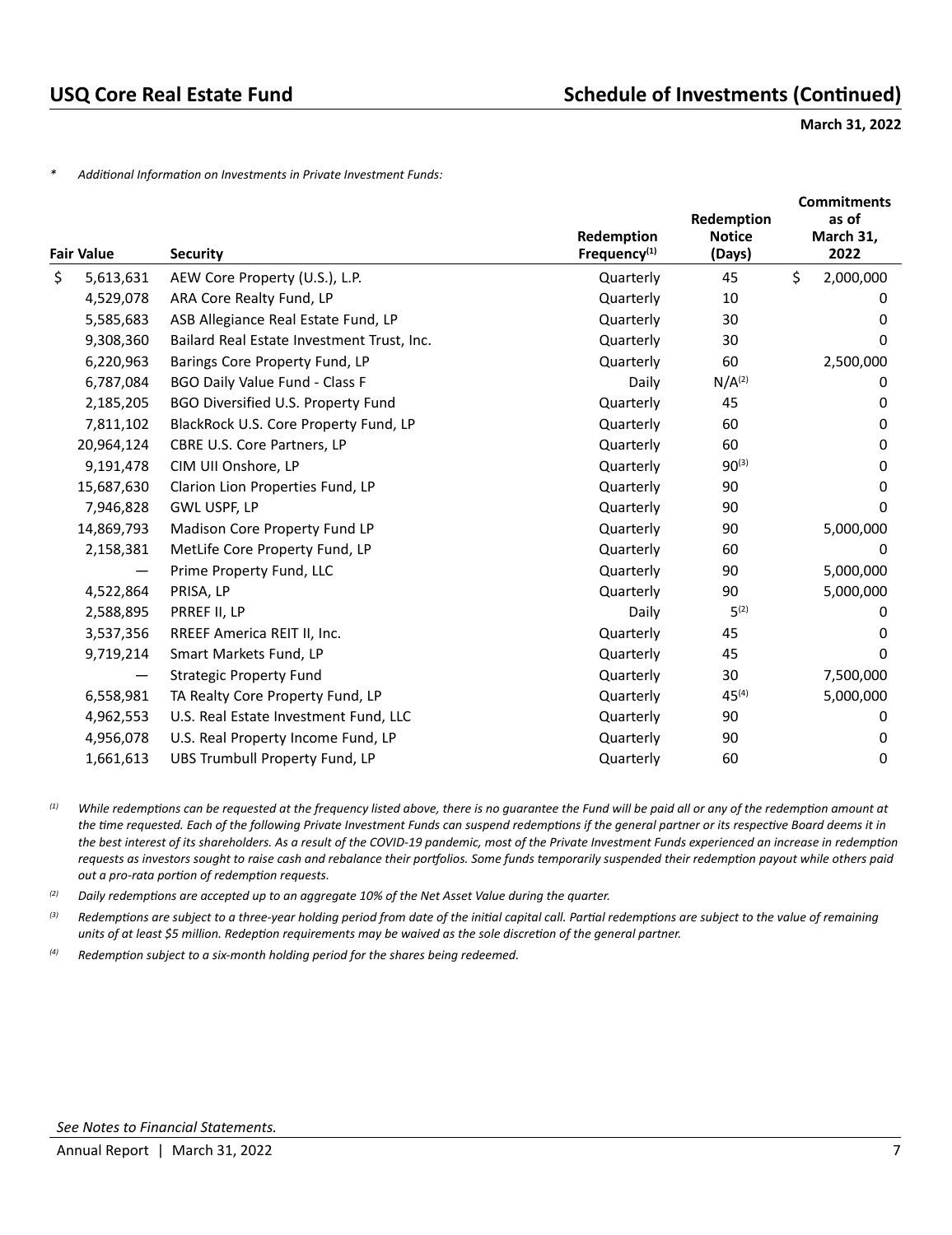<span id="page-10-0"></span>

| <b>Assets</b>                                                                         |    |             |
|---------------------------------------------------------------------------------------|----|-------------|
| Unaffiliated investments, at value (Cost \$150,001,683)                               | \$ | 179,421,758 |
| Affiliated investments, at value (Cost \$6,055,090)                                   |    | 6,787,084   |
| Investments paid in advance                                                           |    | 2,750,000   |
| Dividends receivable                                                                  |    | 525,036     |
| Receivable for capital shares sold                                                    |    | 334,045     |
| Interest receivable                                                                   |    | 3,459       |
| Prepaid assets and other assets                                                       |    | 31,589      |
| Total assets                                                                          |    | 189,852,971 |
| <b>Liabilities</b>                                                                    |    |             |
| Payable to Adviser, net of waiver (Note 3)                                            |    | 66,234      |
| Audit fees payable                                                                    |    | 33,000      |
| Trustees' fees payable (Note 3)                                                       |    | 32,000      |
| Administration fees payable (Note 3)                                                  |    | 23,500      |
| Transfer agency fees payable (Note 3)                                                 |    | 16,121      |
| Compliance fees payable                                                               |    | 6,500       |
| Legal fees payable                                                                    |    | 5,244       |
| Reports to shareholders payable                                                       |    | 3,183       |
| Accrued expenses and other liabilities                                                |    | 14,240      |
| <b>Total liabilities</b>                                                              |    | 200,022     |
| <b>Net assets</b>                                                                     | \$ | 189,652,949 |
|                                                                                       |    |             |
| Commitments and Contingencies (See Note 7).                                           |    |             |
| <b>Net Assets Consist of</b>                                                          |    |             |
| Paid-in capital                                                                       | \$ | 161,125,176 |
| Total distributable earnings                                                          |    | 28,527,773  |
| <b>Net assets</b>                                                                     | \$ | 189,652,949 |
|                                                                                       |    |             |
| Class I                                                                               |    |             |
| Net assets applicable to outstanding shares                                           |    | 189,502,941 |
| Shares of beneficial interest outstanding (unlimited shares authorized, no par value) |    | 6,345,390   |
| Net asset value per share outstanding                                                 |    | 29.86       |
| <b>Class IS</b>                                                                       |    |             |
| Net assets applicable to outstanding shares                                           | Ş  | 150,008     |
| Shares of beneficial interest outstanding (unlimited shares authorized, no par value) |    | 5,013       |
|                                                                                       |    |             |
| Net asset value per share outstanding                                                 |    | 29.92       |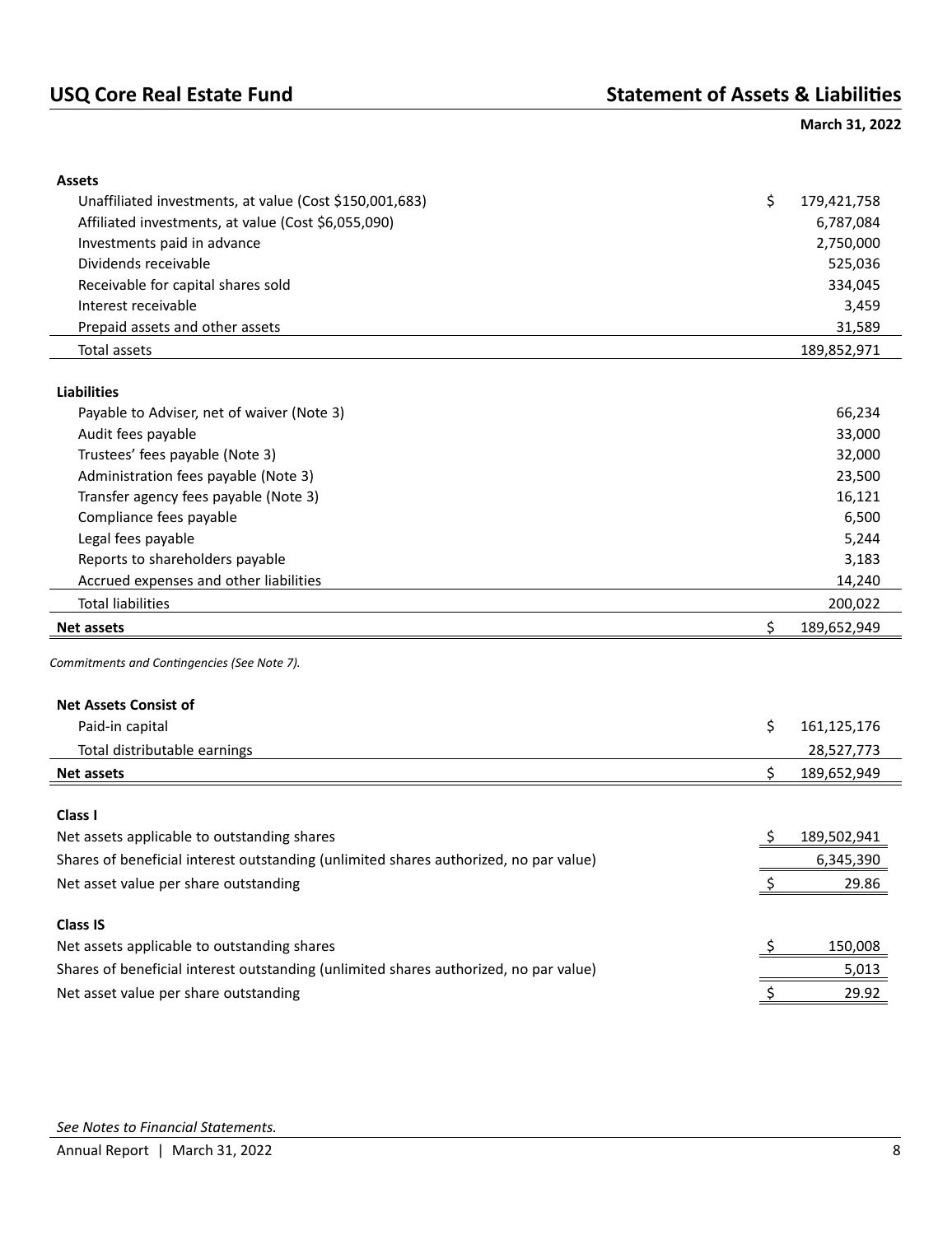### <span id="page-11-0"></span>**Year Ended March 31, 2022**

| <b>Investment Income</b>                                          |            |
|-------------------------------------------------------------------|------------|
| \$<br><b>Dividends</b>                                            | 547,264    |
| Interest                                                          | 5,318      |
| Total investment income                                           | 552,582    |
|                                                                   |            |
| <b>Expenses</b>                                                   |            |
| Management fees                                                   | 695,978    |
| Professional fees                                                 | 137,968    |
| Trustees' fees                                                    | 122,000    |
| Administrator fees                                                | 121,442    |
| Transfer agent fees                                               | 80,950     |
| Compliance fees                                                   | 78,000     |
| Shareholder service fees - Class I                                | 66,446     |
| Registration fees                                                 | 47,552     |
| Insurance expense                                                 | 21,568     |
| Custodian fees and expenses                                       | 10,348     |
| Reports to shareholders                                           | 15,379     |
| Total expenses                                                    | 1,397,631  |
| Less fees waived/expense reimbursement by Adviser (Note 3)        | (421,060)  |
| Net Fund Expenses                                                 | 976,571    |
| <b>Net Investment Loss</b>                                        | (423, 989) |
|                                                                   |            |
| Realized and Unrealized Gain/(Loss) on Investments                |            |
| Long term capital gain distributions                              | (157, 419) |
| Net realized loss on investments                                  | (55, 833)  |
| Net change in unrealized appreciation of unaffiliated investments | 25,869,118 |
| Net change in unrealized appreciation of affiliated investments   | 703,502    |
| <b>Net Realized and Unrealized Gain on Investments</b>            | 26,359,368 |
| \$<br><b>Increase in Net Assets Resulting from Operations</b>     | 25,935,379 |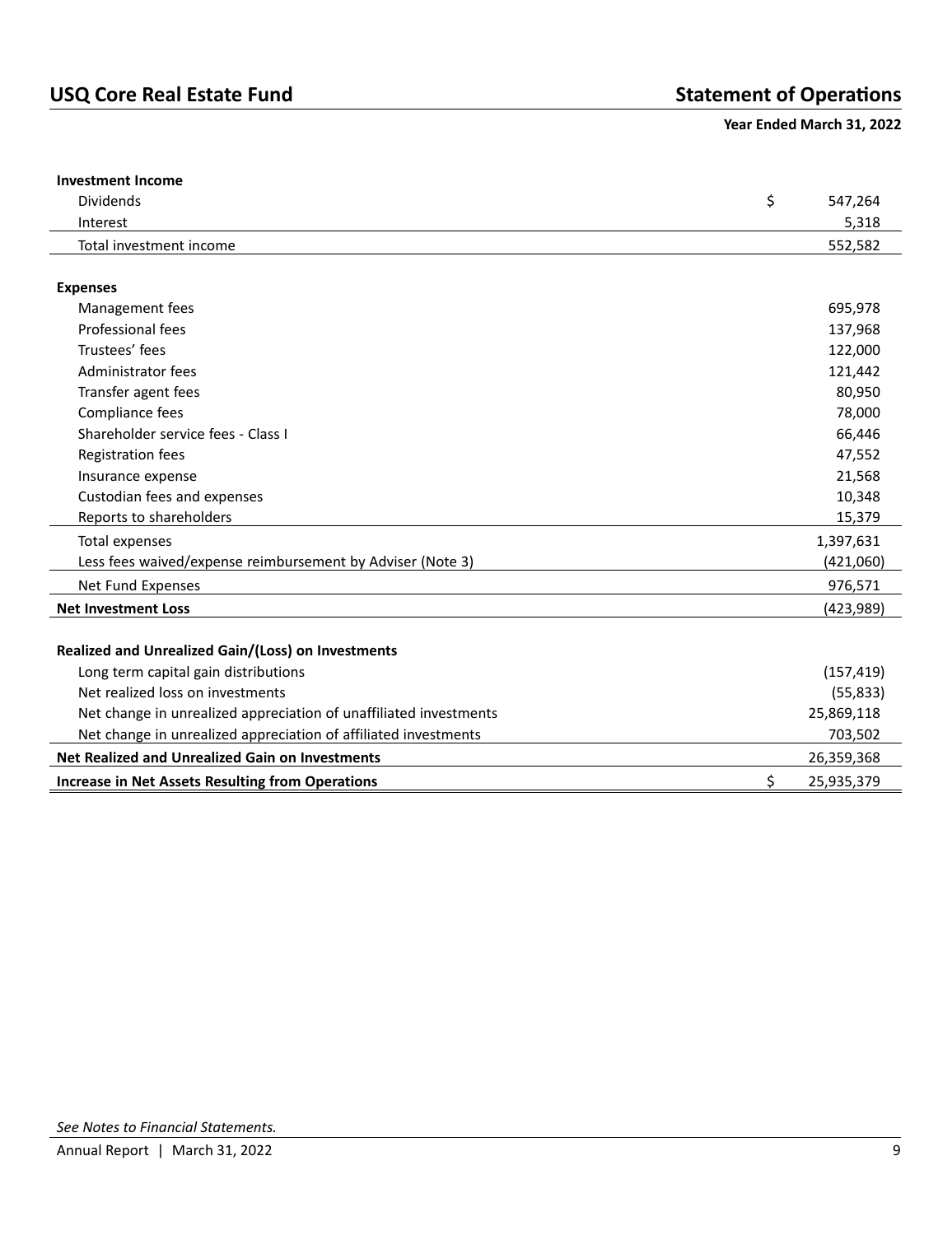<span id="page-12-0"></span>

|                                                      | <b>Year Ended</b> |                |    | <b>Year Ended</b> |  |  |
|------------------------------------------------------|-------------------|----------------|----|-------------------|--|--|
|                                                      |                   | March 31, 2022 |    | March 31, 2021    |  |  |
| <b>Operations</b>                                    |                   |                |    |                   |  |  |
| Net investment income/(loss)                         | \$                | (423,989)      | \$ | 8,261             |  |  |
| Net realized gain/(loss) on investments              |                   | (213, 252)     |    | 405,148           |  |  |
| Net change in unrealized appreciation on investments |                   | 26,572,620     |    | 479,897           |  |  |
| Net increase in net assets resulting from operations |                   | 25,935,379     |    | 893,306           |  |  |
| <b>Distributions to Shareholders</b>                 |                   |                |    |                   |  |  |
| Distributable earnings                               |                   |                |    |                   |  |  |
| Class I                                              |                   | (457, 769)     |    | (336, 484)        |  |  |
| Class IS                                             |                   | (540)          |    | (718)             |  |  |
| From return of capital                               |                   |                |    |                   |  |  |
| Class I                                              |                   | (4, 170, 700)  |    | (1,903,667)       |  |  |
| Class IS                                             |                   | (4, 647)       |    | (4,061)           |  |  |
| Decrease in net assets from distributions            |                   | (4,633,656)    |    | (2, 244, 930)     |  |  |
| <b>Capital Share Transactions</b>                    |                   |                |    |                   |  |  |
| Class I                                              |                   |                |    |                   |  |  |
| Proceeds from sales of shares                        |                   | 93,563,395     |    | 39,915,603        |  |  |
| Distributions reinvested                             |                   | 2,097,669      |    | 1,535,196         |  |  |
| Cost of shares redeemed                              |                   | (8,583,856)    |    | (8,600,389)       |  |  |
| Net increase from capital shares transactions        |                   | 87,077,208     |    | 32,850,410        |  |  |
| <b>Class IS</b>                                      |                   |                |    |                   |  |  |
| Proceeds from sales of shares                        |                   | 6,000          |    |                   |  |  |
| Distributions reinvested                             |                   | 5,187          |    | 4,489             |  |  |
| Net increase from capital shares transactions        |                   | 11,187         |    | 4,489             |  |  |
| Net increase in net assets                           |                   | 108,390,118    |    | 31,503,275        |  |  |
| <b>Net Assets</b>                                    |                   |                |    |                   |  |  |
| Beginning of year                                    |                   | 81,262,831     |    | 49,759,556        |  |  |
| End of year                                          | \$                | 189,652,949    | Ś. | 81,262,831        |  |  |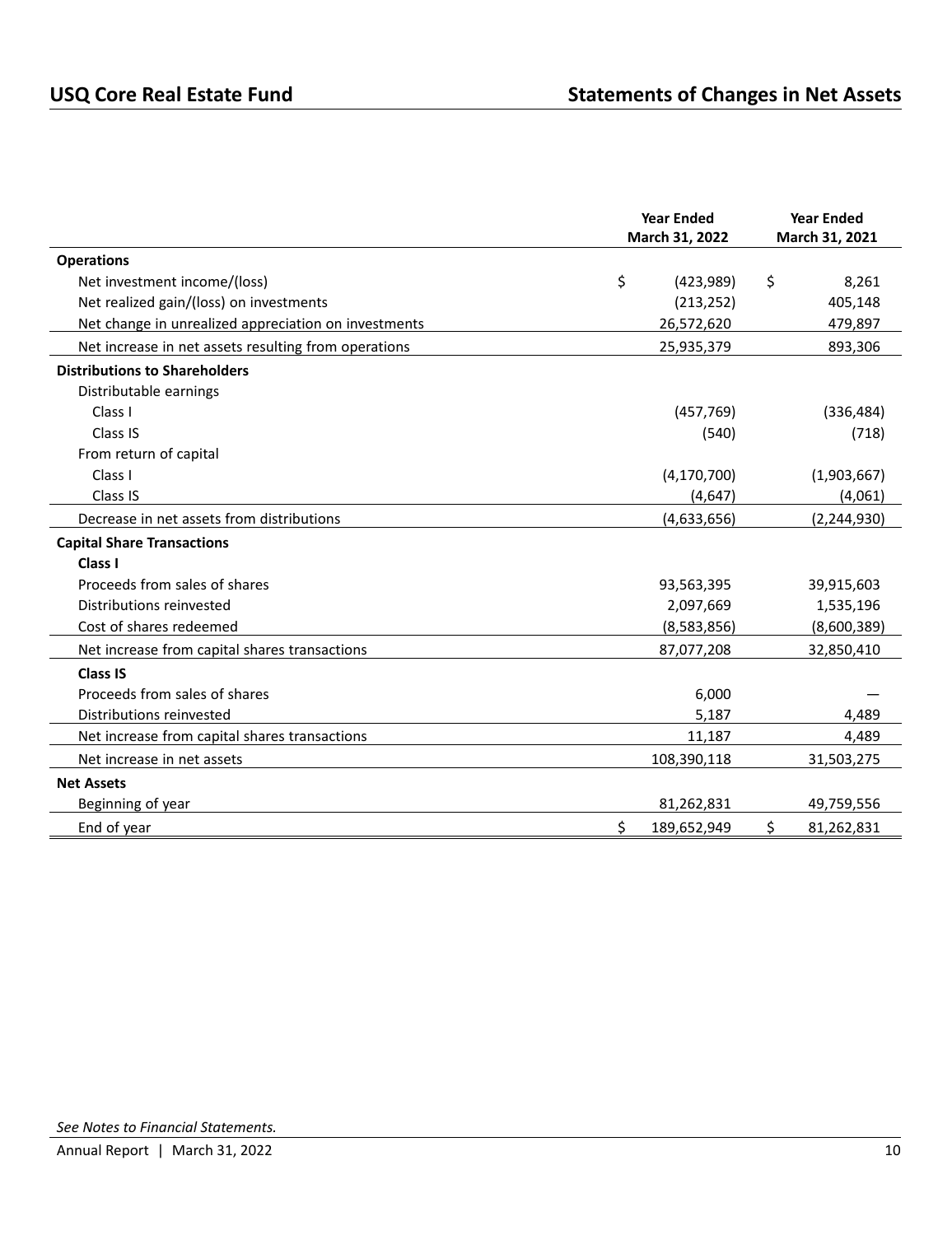|                                          | <b>Year Ended</b><br>March 31, 2022 | <b>Year Ended</b><br>March 31, 2021 |
|------------------------------------------|-------------------------------------|-------------------------------------|
| <b>Other Information</b>                 |                                     |                                     |
| <b>Beneficial Interest Transactions:</b> |                                     |                                     |
| Class I                                  |                                     |                                     |
| Beginning shares                         | 3,270,279                           | 1,942,707                           |
| Shares sold                              | 3,311,900                           | 1,609,980                           |
| Distributions reinvested                 | 76,862                              | 62,010                              |
| Shares redeemed                          | (313, 651)                          | (344, 418)                          |
| Net Increase in shares outstanding       | 3,075,111                           | 1,327,572                           |
| <b>Ending shares</b>                     | 6,345,390                           | 3,270,279                           |
| <b>Class IS</b>                          |                                     |                                     |
| Beginning shares                         | 4,616                               | 4,435                               |
| Shares sold                              | 206                                 |                                     |
| Distributions reinvested                 | 191                                 | 181                                 |
| Net Increase in shares outstanding       | 397                                 | 181                                 |
| Ending shares                            | 5,013                               | 4,616                               |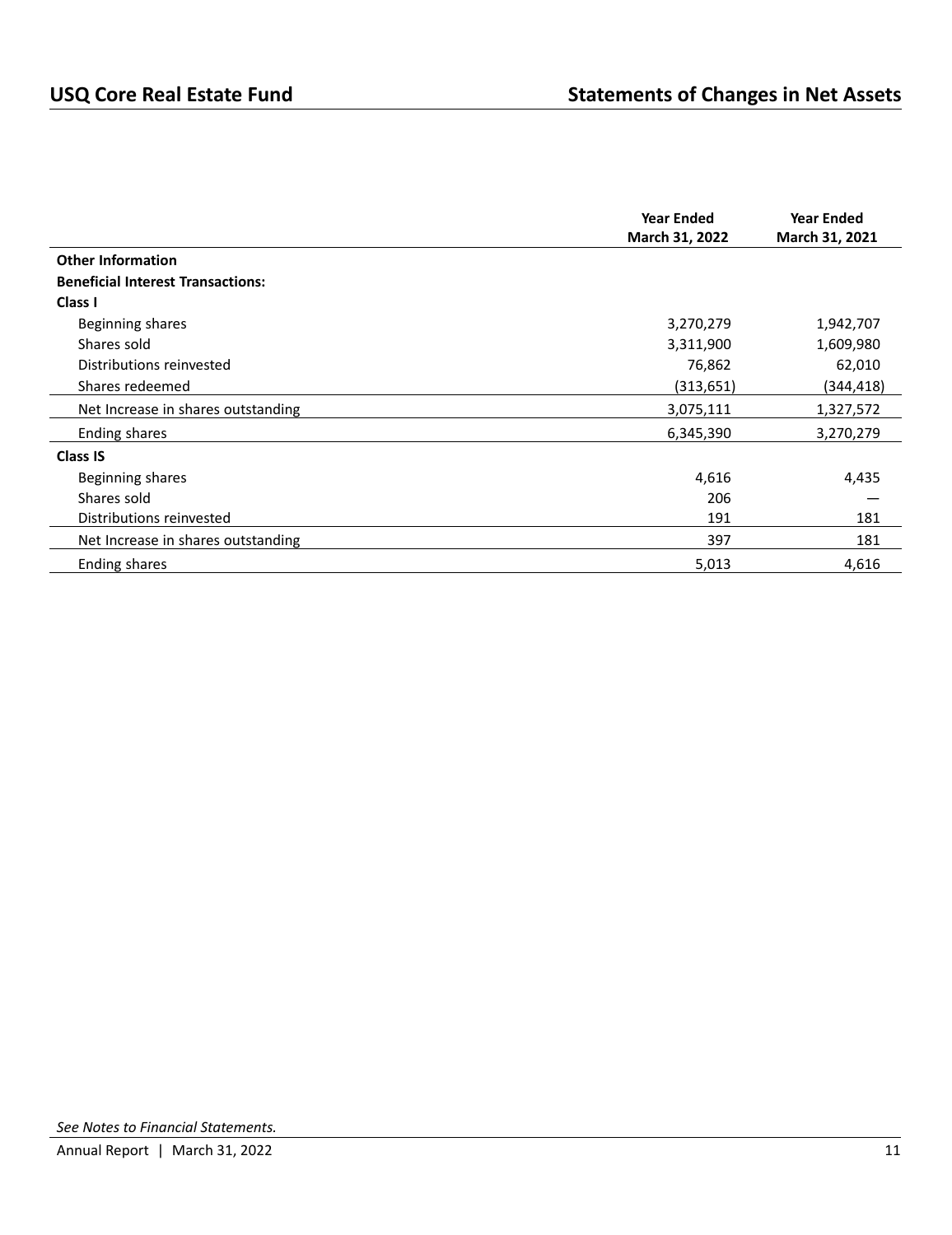# USQ Core Real Estate Fund<br> **USQ Core Real Estate Fund**

<span id="page-14-0"></span>

|  |  | As of March 31, 2022 |
|--|--|----------------------|
|--|--|----------------------|

| <b>Cash Flow from Operating Activities:</b>                                                          |                |
|------------------------------------------------------------------------------------------------------|----------------|
| \$<br>Net increase in net assets resulting from operations                                           | 25,935,379     |
| Adjustments to reconcile net increase in net assets resulting from                                   |                |
| operations to net cash used in operating activities:                                                 |                |
| Purchase of investments                                                                              | (67, 101, 528) |
| Proceeds from sales                                                                                  | 125,862        |
| Net sales of short term investments                                                                  | (13,909,411)   |
| Long term capital gain distributions                                                                 | 157,419        |
| Net realized gain on investments                                                                     | 55,833         |
| Net change in unrealized appreciation of unaffiliated investments                                    | (25,869,118)   |
| Net change in unrealized appreciation of affiliated investments                                      | (703, 502)     |
| Return of capital distributions received                                                             | 2,299,037      |
| Long term capital gain distributions received                                                        | (157, 419)     |
| (Increase)/decrease in assets:                                                                       |                |
| Receivable from adviser                                                                              |                |
| Receivable for capital shares sold                                                                   | (334, 045)     |
| Investments paid in advance                                                                          | (2,750,000)    |
| Dividends receivable                                                                                 | (227, 353)     |
| Interest receivable                                                                                  | (2,984)        |
| Prepaid expenses and other assets                                                                    | (9,043)        |
| Increase/(decrease) in liabilities:                                                                  |                |
| Payable to Adviser                                                                                   | 27,818         |
| Audit fees payable                                                                                   |                |
| Trustees' fees payable                                                                               | 2,000          |
| Administration fees payable                                                                          | 3,797          |
| Legal fees payable                                                                                   | (6,961)        |
| Transfer agency fees payable                                                                         | 2,257          |
| Compliance fees payable                                                                              |                |
| Reports to shareholders payable                                                                      | 106            |
| Accrued expenses and other liabilities                                                               | 7,117          |
| Net cash used in operating activities                                                                | (82, 454, 739) |
|                                                                                                      |                |
| <b>Cash Flows from Financing Activities:</b>                                                         |                |
| Proceeds from shares sold, net of change in receivable                                               | 93,569,395     |
| Payment on shares redeemed                                                                           | (8,583,856)    |
| Cash distributions paid                                                                              | (2,530,800)    |
|                                                                                                      |                |
| Net cash provided by financing activities                                                            | 82,454,739     |
|                                                                                                      |                |
| Net decrease in cash                                                                                 |                |
| Cash, beginning of year<br>\$                                                                        |                |
| \$<br>Cash, end of year                                                                              |                |
| \$<br>Non-cash financing activities not included herein consist of reinvestment of distributions of: | 2,102,856      |

| See Notes to Financial Statements. |  |
|------------------------------------|--|
| Annual Report   March 31, 2022     |  |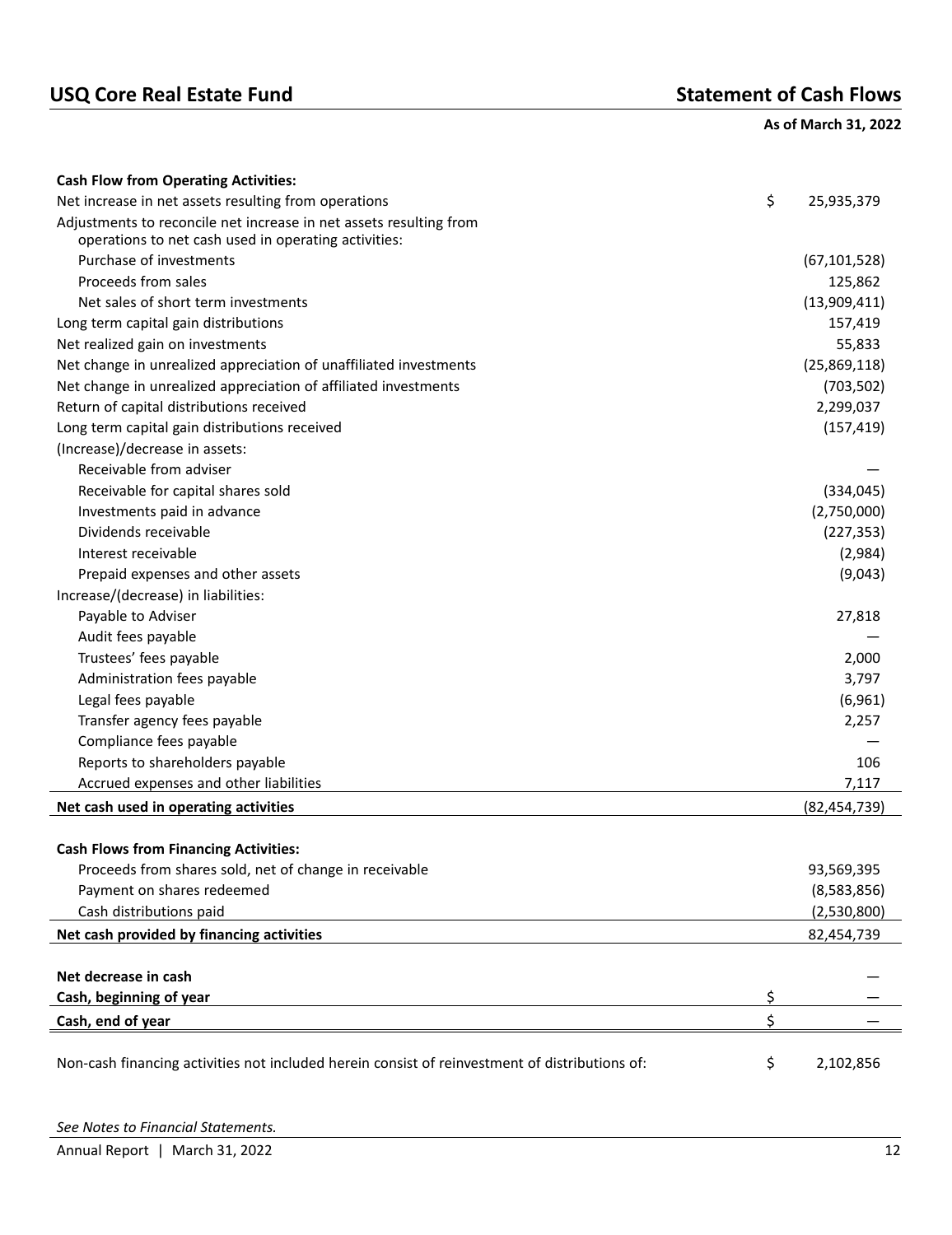<span id="page-15-0"></span>For a Share Outstanding Throughout the Periods Presented

|                                                                                             |                   |    |                   |                   |                   | For the period<br>from<br>September 27,<br>$2017^{(1)}$ |
|---------------------------------------------------------------------------------------------|-------------------|----|-------------------|-------------------|-------------------|---------------------------------------------------------|
|                                                                                             | <b>Year Ended</b> |    | <b>Year Ended</b> | <b>Year Ended</b> | <b>Year Ended</b> | through                                                 |
|                                                                                             | March 31, 2022    |    | March 31, 2021    | March 31, 2020    | March 31, 2019    | March 31, 2018                                          |
| Net Asset Value, Beginning of Period <sup>(2)</sup>                                         | \$<br>24.81       | \$ | 25.56             | \$<br>25.65       | \$<br>25.08       | \$<br>25.00                                             |
| <b>Income from Investment Operations</b>                                                    |                   |    |                   |                   |                   |                                                         |
| Net investment income/(loss)(3)                                                             | (0.11)            |    | 0.01              | 0.02              | 0.60              | 0.07                                                    |
| Net realized and unrealized                                                                 |                   |    |                   |                   |                   |                                                         |
| gain/(loss) on investments                                                                  | 6.25              |    | 0.24              | 0.93              | 1.00              | 0.58                                                    |
| Total income/(loss) from                                                                    |                   |    |                   |                   |                   |                                                         |
| investment operations                                                                       | 6.14              |    | 0.25              | 0.95              | 1.60              | 0.65                                                    |
| <b>Distributions to Shareholders</b>                                                        |                   |    |                   |                   |                   |                                                         |
| From net investment income                                                                  | (0.11)            |    | (0.15)            | (0.36)            | (0.44)            | (0.57)                                                  |
| From return of capital                                                                      | (0.98)            |    | (0.85)            | (0.68)            | (0.59)            |                                                         |
| <b>Total distributions</b>                                                                  | (1.09)            |    | (1.00)            | (1.04)            | (1.03)            | (0.57)                                                  |
| Increase/(Decrease) in                                                                      |                   |    |                   |                   |                   |                                                         |
| <b>Net Asset Value</b>                                                                      | 5.05              |    | (0.75)            | (0.09)            | 0.57              | 0.08                                                    |
| Net Asset Value, End of Period <sup>(2)</sup>                                               | \$<br>29.86       | \$ | 24.81             | \$<br>25.56       | \$<br>25.65       | \$<br>25.08                                             |
| Total Return <sup>(2)(4)</sup>                                                              | 25.29%            |    | 0.88%             | 4.00%             | 6.47%             | $2.62\%^{(5)}$                                          |
| <b>Supplemental Data and Ratios</b>                                                         |                   |    |                   |                   |                   |                                                         |
| Net assets, end of period (000s)                                                            | \$189,503         | Ś. | 81,148            | \$<br>49,646      | \$<br>30,391      | \$<br>26,735                                            |
| Ratio of expenses to average<br>net assets, before waiver <sup>(6)(7)</sup>                 | 1.31%             |    | 1.83%             | 2.34%             | 2.94%             | 3.62%                                                   |
| Ratio of expenses to average<br>net assets, after waiver <sup>(6)(7)</sup>                  | 0.91%             |    | 0.89%             | 0.87%             | 0.85%             | 0.85%                                                   |
| Ratio of net investment<br>income to average net<br>assets, before waiver <sup>(6)(7)</sup> | (0.79)%           |    | $(0.93)$ %        | $(1.38)\%$        | 0.25%             | (2.22)%                                                 |
| Ratio of net investment<br>income to average net<br>assets, after waiver(6)(7)              | (0.39)%           |    | 0.02%             | 0.09%             | 2.34%             | 0.55%                                                   |
| Portfolio turnover rate                                                                     | 0.13%             |    | 5.35%             | 1.54%             | 10%               | $24\%^{(5)}$                                            |
|                                                                                             |                   |    |                   |                   |                   |                                                         |

*(1) Commencement of Operations.*

*(2) Includes adjustments in accordance with accounting principles generally accepted in the United States and, consequently, the net asset value for financial reporting purposes and returns based upon those net asset values may differ from the net asset values and returns for shareholder transactions.*

*(3) Calculated using the average shares method.*

*(4) Total returns shown are historical in nature and assume changes in share price, reinvestment of dividends and capital gains distributions, if any. Had the Adviser not waived/reimbursed a portion of Fund expenses, total returns would have been lower.*

*(5) Not annualized.*

*(6) All income and expenses are annualized for periods less than one full year.*

*(7) Ratios do not include expenses of underlying private investment funds in which the Fund invests.* 

*See Notes to Financial Statements.*

Annual Report | March 31, 2022 13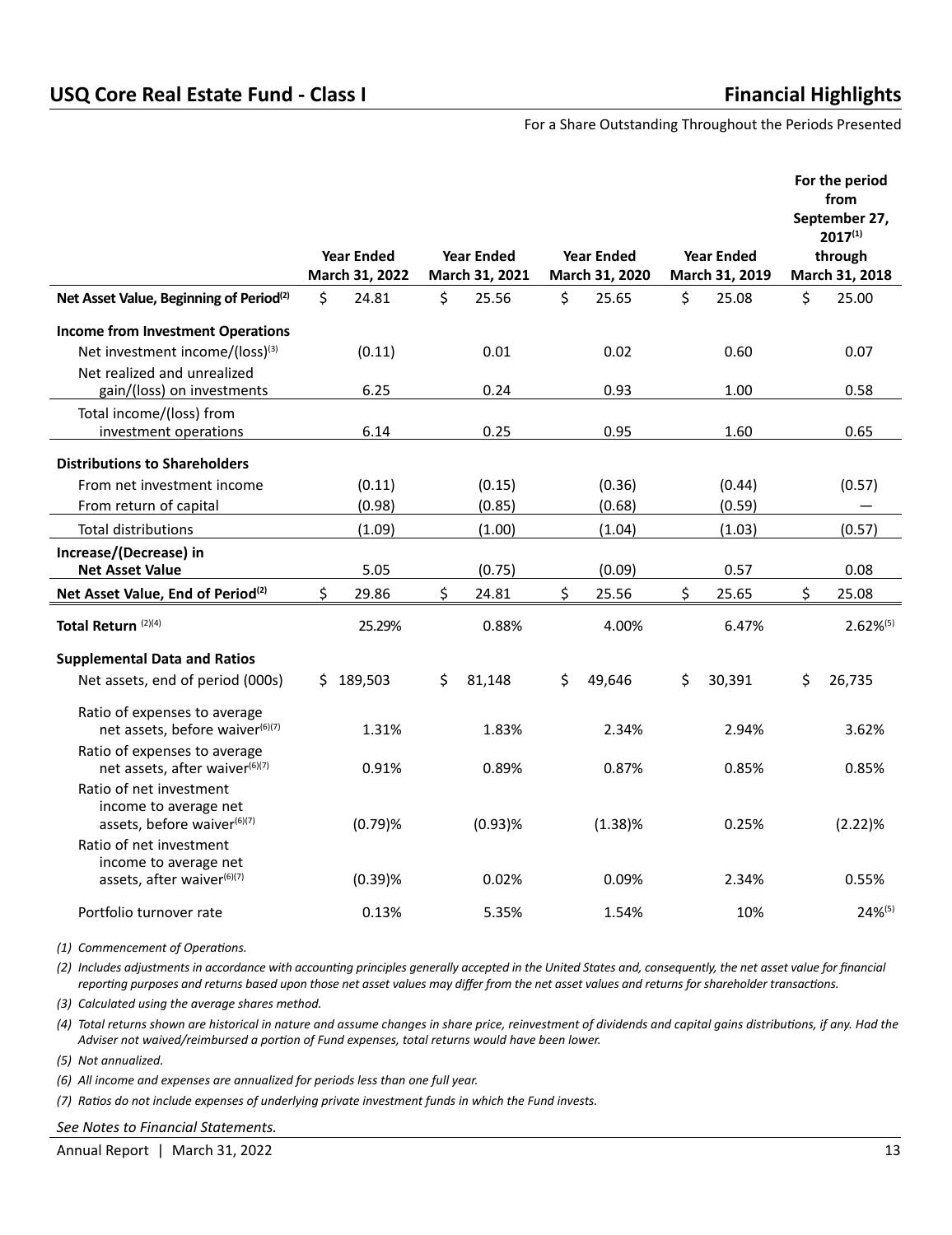For a Share Outstanding Throughout the Periods Presented

|                                                                                             |                   |                   |    |                   |                   | For the period<br>from<br>September 27,<br>$2017^{(1)}$ |
|---------------------------------------------------------------------------------------------|-------------------|-------------------|----|-------------------|-------------------|---------------------------------------------------------|
|                                                                                             | <b>Year Ended</b> | <b>Year Ended</b> |    | <b>Year Ended</b> | <b>Year Ended</b> | through                                                 |
|                                                                                             | March 31, 2022    | March 31, 2021    |    | March 31, 2020    | March 31, 2019    | March 31, 2018                                          |
| Net Asset Value, Beginning of Period <sup>(2)</sup>                                         | \$<br>24.85       | \$<br>25.55       | \$ | 25.66             | \$<br>25.08       | \$<br>25.00                                             |
| <b>Income from Investment Operations</b>                                                    |                   |                   |    |                   |                   |                                                         |
| Net investment income/(loss)(3)                                                             | (0.07)            | 0.02              |    | 0.22              | 0.60              | 0.07                                                    |
| Net realized and unrealized                                                                 |                   |                   |    |                   |                   |                                                         |
| gain/(loss) on investments                                                                  | 6.23              | 0.28              |    | 0.71              | 1.01              | 0.58                                                    |
| Total income/(loss) from                                                                    |                   |                   |    |                   |                   |                                                         |
| investment operations                                                                       | 6.16              | 0.30              |    | 0.93              | 1.61              | 0.65                                                    |
| <b>Distributions to Shareholders</b>                                                        |                   |                   |    |                   |                   |                                                         |
| From net investment income                                                                  | (0.11)            | (0.15)            |    | (0.36)            | (0.44)            | (0.57)                                                  |
| From return of capital                                                                      | (0.98)            | (0.85)            |    | (0.68)            | (0.59)            |                                                         |
| <b>Total distributions</b>                                                                  | (1.09)            | (1.00)            |    | (1.04)            | (1.03)            | (0.57)                                                  |
| Increase/(Decrease) in                                                                      |                   |                   |    |                   |                   |                                                         |
| <b>Net Asset Value</b>                                                                      | 5.07              | (0.70)            |    | (0.11)            | 0.58              | 0.08                                                    |
| Net Asset Value, End of Period <sup>(2)</sup>                                               | \$<br>29.92       | \$<br>24.85       | Ś  | 25.55             | \$<br>25.66       | \$<br>25.08                                             |
| Total Return <sup>(2)(4)</sup>                                                              | 25.33%            | 1.04%             |    | 3.96%             | 6.51%             | $2.62\%^{(5)}$                                          |
| <b>Supplemental Data and Ratios</b>                                                         |                   |                   |    |                   |                   |                                                         |
| Net assets, end of period (000s)                                                            | \$<br>150         | \$<br>115         | \$ | 113               | \$<br>109         | \$<br>103                                               |
| Ratio of expenses to average<br>net assets, before waiver <sup>(6)(7)</sup>                 | 1.26%             | 1.85%             |    | 2.39%             | 2.94%             | 3.62%                                                   |
| Ratio of expenses to average<br>net assets, after waiver <sup>(6)(7)</sup>                  | 0.85%             | 0.85%             |    | 0.85%             | 0.85%             | 0.85%                                                   |
| Ratio of net investment<br>income to average net<br>assets, before waiver <sup>(6)(7)</sup> | (0.67)%           | $(0.93)$ %        |    | $(0.68)$ %        | 0.25%             | (2.22)%                                                 |
| Ratio of net investment<br>income to average net                                            |                   |                   |    |                   |                   |                                                         |
| assets, after waiver <sup>(6)(7)</sup>                                                      | $(0.26)$ %        | 0.08%             |    | 0.86%             | 2.34%             | 0.55%                                                   |
| Portfolio turnover rate                                                                     | 0.13%             | 5.35%             |    | 1.54%             | 10%               | $24\%^{(5)}$                                            |

*(1) Commencement of Operations.* 

*(2) Includes adjustments in accordance with accounting principles generally accepted in the United States and, consequently, the net asset value for financial reporting purposes and returns based upon those net asset values may differ from the net asset values and returns for shareholder transactions.*

*(3) Calculated using the average shares method.*

*(4) Total returns shown are historical in nature and assume changes in share price, reinvestment of dividends and capital gains distributions, if any. Had the Adviser not waived/reimbursed a portion of Fund expenses, total returns would have been lower.*

*(5) Not annualized.*

*(6) All income and expenses are annualized for periods less than one full year.*

*(7) Ratios do not include expenses of underlying private investment funds in which the Fund invests.*

*See Notes to Financial Statements.*

Annual Report | March 31, 2022 14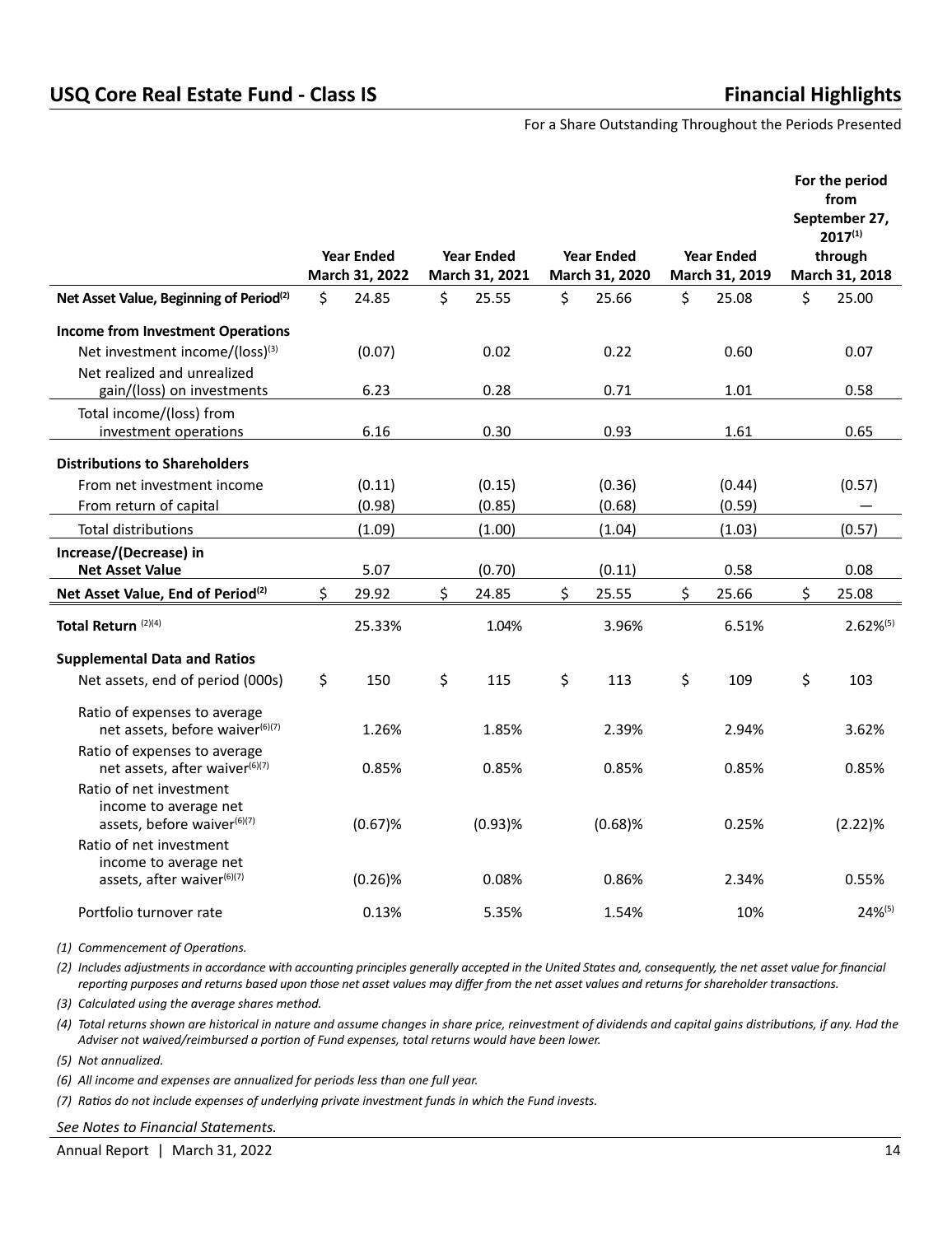#### <span id="page-17-0"></span>**1. ORGANIZATION**

The USQ Core Real Estate Fund (the "Fund") is registered under the Investment Company Act of 1940, as amended (the "1940 Act"), as a non-diversified, closed-end management company. The Fund engages in a continuous offering of shares and operates as an interval fund that offers quarterly repurchases of shares at net asset value ("NAV"). The Fund's investment adviser is Union Square Capital Partners, LLC (the "Adviser"). The investment objective of the Fund is to generate a return comprised of both current income and capital appreciation with moderate volatility and low correlation to the broader markets.

The Fund is organized as a statutory trust under the laws of the State of Delaware. The Fund commenced operations on September 27, 2017.

The Fund currently offers Class I and Class IS shares. All classes of shares have equal voting privileges except that each class has exclusive voting rights with respect to its service and/or distribution plans. The Fund's income, expenses (other than class specific distribution fees and shareholder servicing expenses) and realized and unrealized gains and losses are allocated proportionately each day based upon the relative net assets of each class.

#### **2. SIGNIFICANT ACCOUNTING POLICIES**

The following is a summary of significant accounting policies followed by the Fund in preparation of its financial statements. The policies are in conformity with accounting principles generally accepted in the United States of America ("U.S. GAAP"). The Fund is an investment company and, accordingly, follows the investment company accounting and reporting guidance of the Financial Accounting Standards Board (FASB) Accounting Standards Codification (ASC) Topic 946, Financial Services - Investment Companies.

#### **Valuation of Private Investment Funds**

The private institutional real estate investment funds in which the Fund invests ("Private Investment Funds") are not publicly traded. The Private Investment Funds measure their investment assets at fair value and report a NAV per share on a calendar quarter basis. In accordance with Accounting Standards Codification ("ASC") 820, the Fund applies the practical expedient to value its investments in Private Investment Funds at their respective NAVs at each quarter – as this method more accurately estimates the actual value of each Private Investment Fund at quarter-end. For non‐calendar quarter-end days, the Adviser may consider certain information provided by a Private Investment Fund's investment manager to determine the estimated value of the Fund's holdings in such Private Investment Funds. The valuation provided by the investment manager as of a specific date may vary from the actual sale price that may be obtained if such investment were sold to a third party. To determine the estimated value of the Fund's investment in Private Investment Funds, the Adviser considers, among other things, information provided by the Private Investment Funds, including quarterly unaudited financial statements.

#### **Valuation of Public Investments**

Readily marketable portfolio securities listed on the New York Stock Exchange ("NYSE") are valued at the last sale price reflected on the consolidated tape at the close of the NYSE on the business day as of which such value is being determined. If there has been no sale on such day, the securities are valued at the mean of the closing bid and ask prices on such day. If no bid or ask prices are quoted on such day or if market prices may be unreliable because of events occurring after the close of trading, then the security is valued by such method as the Adviser shall determine in good faith to reflect its fair market value. Readily marketable securities not listed on the NYSE but listed on other domestic or foreign securities exchanges are valued in a like manner. Portfolio securities traded on more than one securities exchange are valued at the last sale price on the business day as of which such value is being determined as reflected on the consolidated tape at the close of the exchange representing the principal market for such securities. Securities trading on The NASDAQ Stock Market ("NASDAQ") are valued at the NASDAQ official closing price.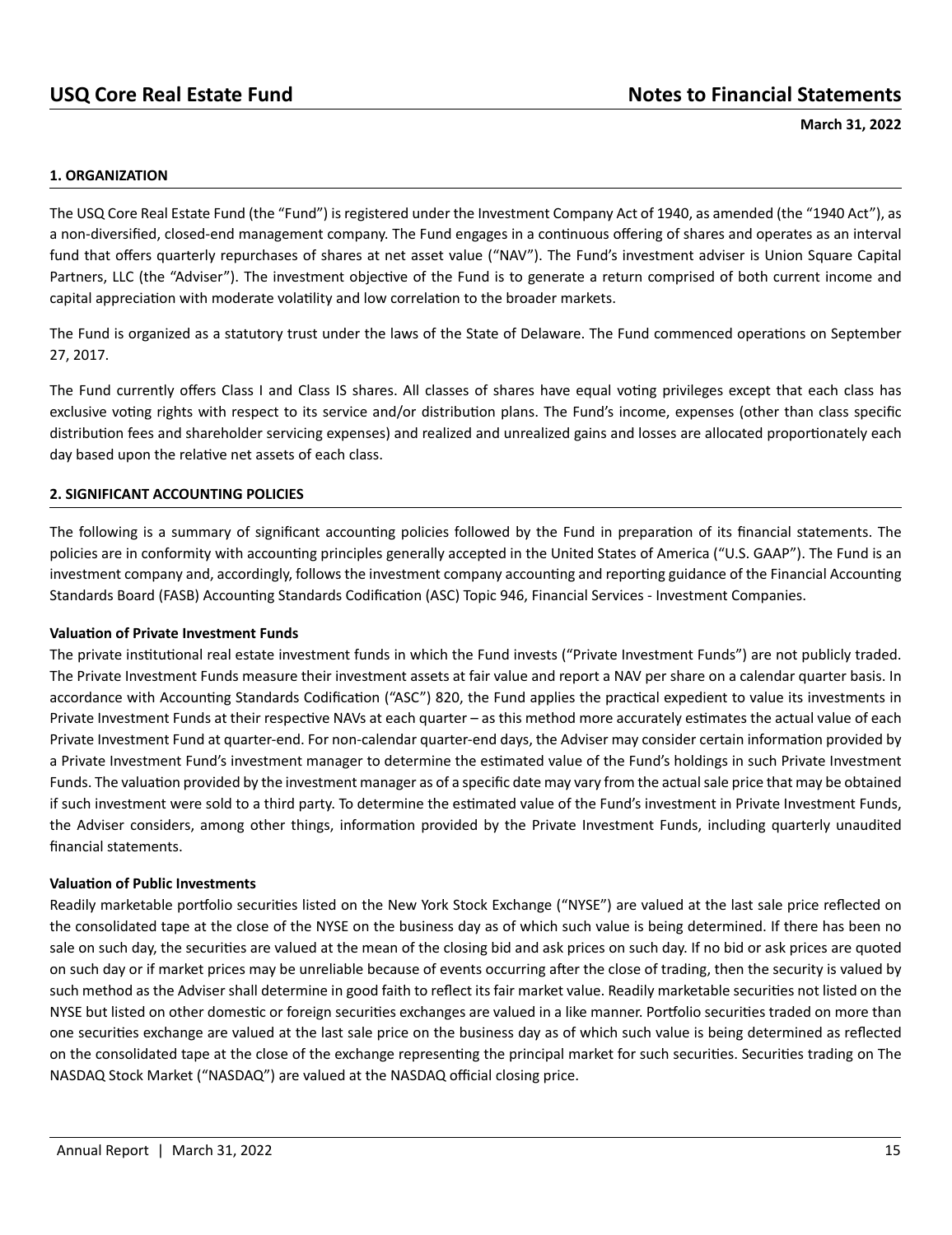### **Third-Party Pricing Agents**

The Adviser may contract with independent, third-party pricing agents to provide primary and secondary valuation coverage. Generally, there will be only one primary pricing agent identified for each type of security within the Fund's portfolio.

#### **Use of Independent Brokers to Value Securities**

If a security price cannot be obtained from an independent, third-party pricing agent, the Adviser shall seek to obtain a bid price from at least one independent broker. The Adviser shall report to the Board on any use of an independent broker to value securities.

#### **Fair Value Pricing Procedures**

Securities for which market prices are not "readily available," or which cannot be valued using the methodologies described in these procedures, will be valued in accordance with the Adviser's Valuation Policy as approved by the Board. Notwithstanding the foregoing, a security shall not be required to be fair valued in accordance with the Adviser's Valuation Policy if the aggregate impact to the Fund's NAV would be less than \$0.01 if all securities that would otherwise be required to be fair valued were assumed to be worthless in a hypothetical worst-case scenario. In such cases, the most recent available market value for such security may be used.

#### **Fair Value Measurements**

In applying the valuation procedures described in this Valuation Policy, the Adviser maximizes the use of "observable" versus "unobservable" inputs in markets which are active or markets where there has not been a significant decrease in the volume and frequency of transactions, as stressed by ASC Topic 820. Observable inputs are defined as inputs that reflect the assumptions market participants would use in pricing an asset or liability developed based on market data obtained from sources independent of the reporting entity. Unobservable inputs are defined as inputs that reflect the Adviser's own assumptions about the assumptions market participants would use in pricing an asset or liability developed based on the best information available in the circumstances. To clarify observable versus unobservable inputs and increase consistency and comparability in Fair Value measurements, ASC Topic 820 establishes a Fair Value hierarchy (the "Fair Value Hierarchy") that prioritizes valuation inputs into three levels, which is utilized by the Adviser. The Fair Value Hierarchy is described below in further detail.

*Level 1* - Level 1 inputs ("Level 1 Inputs") are quoted prices (unadjusted) in active markets for identical assets or liabilities that the Adviser has the ability to access at the valuation date. As defined in ASC Topic 820, an active market ("Active Market") for an asset or liability is a market in which transactions for the asset or liability occur with sufficient frequency and volume to provide pricing information on an ongoing basis. The portfolio has investments in actively traded securities and therefore are valued through the use of Level 1 Inputs in accordance with the Fair Value Hierarchy. In accordance with ASC Topic 820, when applicable Level 1 Inputs are available for a particular security, the Fair Value of the security is equal to the quoted price multiplied by the quantity held. Adjustments are not applied to the quoted price due to the size of a position relative to trading volume (i.e., blockage).

*Level 2* - Level 2 inputs ("Level 2 Inputs") are inputs other than quoted prices included within Level 1 Inputs that are observable for the asset or liability, either directly or indirectly. Level 2 Inputs can include: quoted prices for identical or similar assets or liabilities in markets that are not active; inputs other than quoted prices that are observable for the asset or liability (i.e., interest rates, volatilities, prepayment speeds, loss severities, credit risks, default rates, etc.); and observable market-based inputs.

*Level 3* - Level 3 inputs ("Level 3 Inputs") are unobservable inputs for the asset or liability. Unobservable inputs are used in the absence of observable inputs. Level 3 Inputs reflect the Adviser's own assumptions about the assumptions that market participants would use in pricing the asset or liability.

The inputs or methodology used for valuing securities are not necessarily an indication of the risk associated with investing in those securities.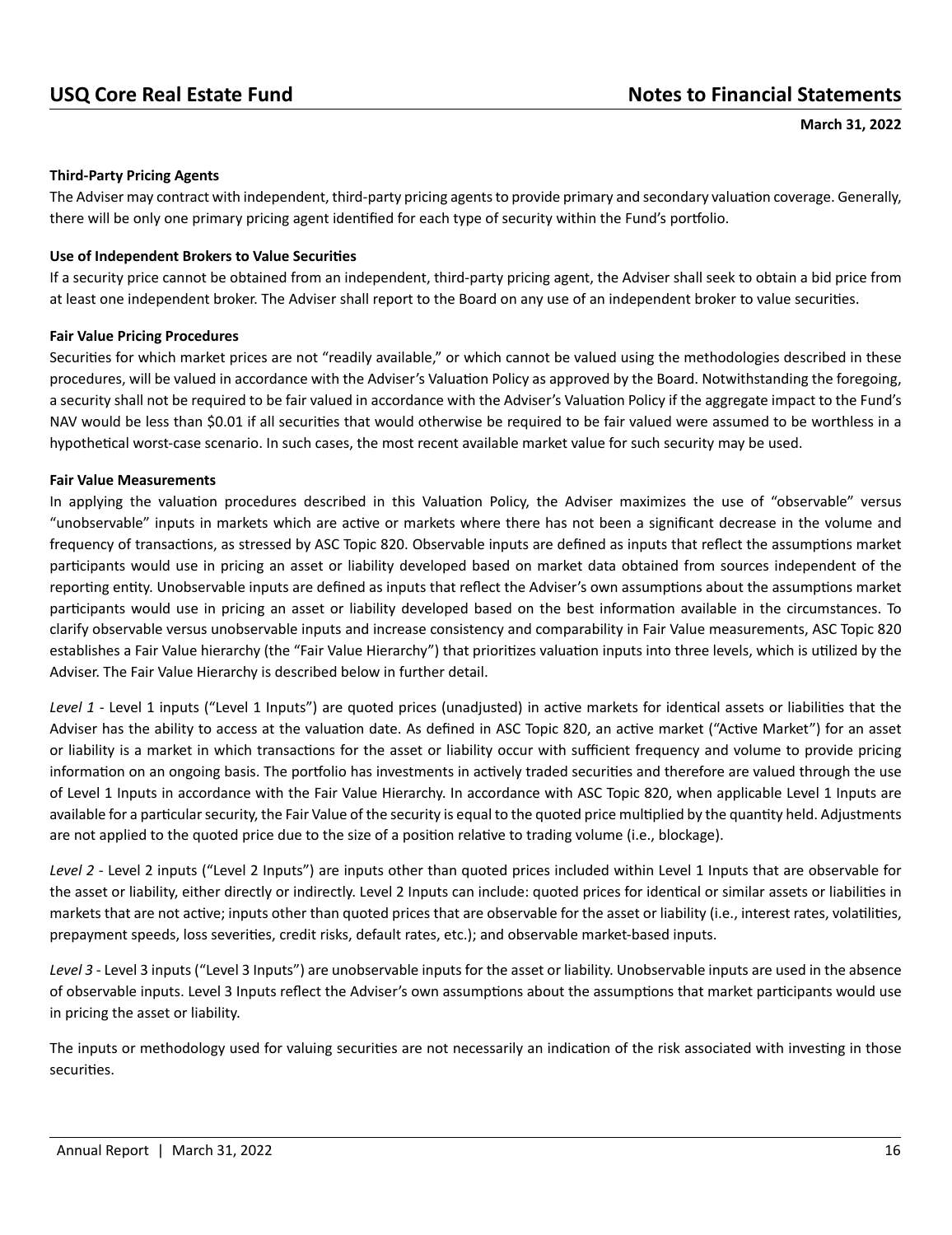| <b>Investments in Securities at Value</b>       | Level 1                  | Level 2                         | Level 3           | Total       |
|-------------------------------------------------|--------------------------|---------------------------------|-------------------|-------------|
| Private Equity Real Estate Funds <sup>(a)</sup> | $\overline{\phantom{m}}$ | $\hspace{0.1mm}-\hspace{0.1mm}$ | $\hspace{0.05cm}$ | 157,366,894 |
| Short-Term Investments                          | 28.841.948               |                                 |                   | 28,841,948  |
| Total                                           | 28.841.948               | $\overline{\phantom{m}}$        |                   | 186.208.842 |

These inputs are summarized in the three broad levels that follow.

*(a) In accordance with ASC 820-10, certain investments that are measured at fair value using the NAV per share (or its equivalent) practical expedient have not been classified in the fair value hierarchy. The fair value amounts presented in this table are intended to permit reconciliation of the fair value hierarchy to the amounts presented in the Statement of Assets & Liabilities.*

#### **Use of Estimates**

The preparation of the financial statements in accordance with U.S. GAAP requires management to make estimates and assumptions that affect the reported amounts of assets and liabilities and disclosures of contingencies at the date of the financial statements. The Fund believes that these estimates utilized in preparing the financial statements are reasonable and prudent; however, actual results could differ from these estimates.

#### **Indemnifications**

In the normal course of business, the Fund enters into contracts that contain a variety of representations which provide general indemnifications. The Fund's maximum exposure under these arrangements is unknown as this would involve future claims that may be made against the Fund that have not yet occurred. However, the Fund expects the risk of loss to be remote.

#### **Federal Income Taxes**

The Fund intends to continue to qualify as a regulated investment company and comply with the provisions available to certain investment companies as defined in Subchapter M of the Internal Revenue Code of 1986, as amended, and to make distributions from net investment income and from net realized capital gains sufficient to relieve it from all, or substantially all, federal income taxes.

The Fund evaluates tax positions taken (or expected to be taken) in the course of preparing the Fund's tax provisions to determine whether these positions meet a "more-likely-than-not" standard that, based on the technical merits, have a more than fifty percent likelihood of being sustained by a taxing authority upon examination. A tax position that meets the "more‐likely‐than‐not" recognition threshold is measured to determine the amount of benefit to recognize in the financial statements.

As of September 30, 2021, the Fund's most recent tax year end, the Fund did not have a liability for any unrecognized tax benefits. The Fund recognizes interest and penalties, if any, related to unrecognized tax benefits as income tax expenses in the Statement of Operations. The Fund files U.S. federal, state and local tax returns as required. The Fund's tax returns are subject to examination by the relevant tax authorities until expiration of the applicable statute of limitations which is generally three years after the filing of the tax return for federal purposes and four years for most state returns. Tax returns for open years have incorporated no uncertain tax positions that require a provision for income taxes.

#### **Investment Transactions**

Investment security transactions are accounted for on trade date. Gains and losses on securities sold are determined on a specific identification basis.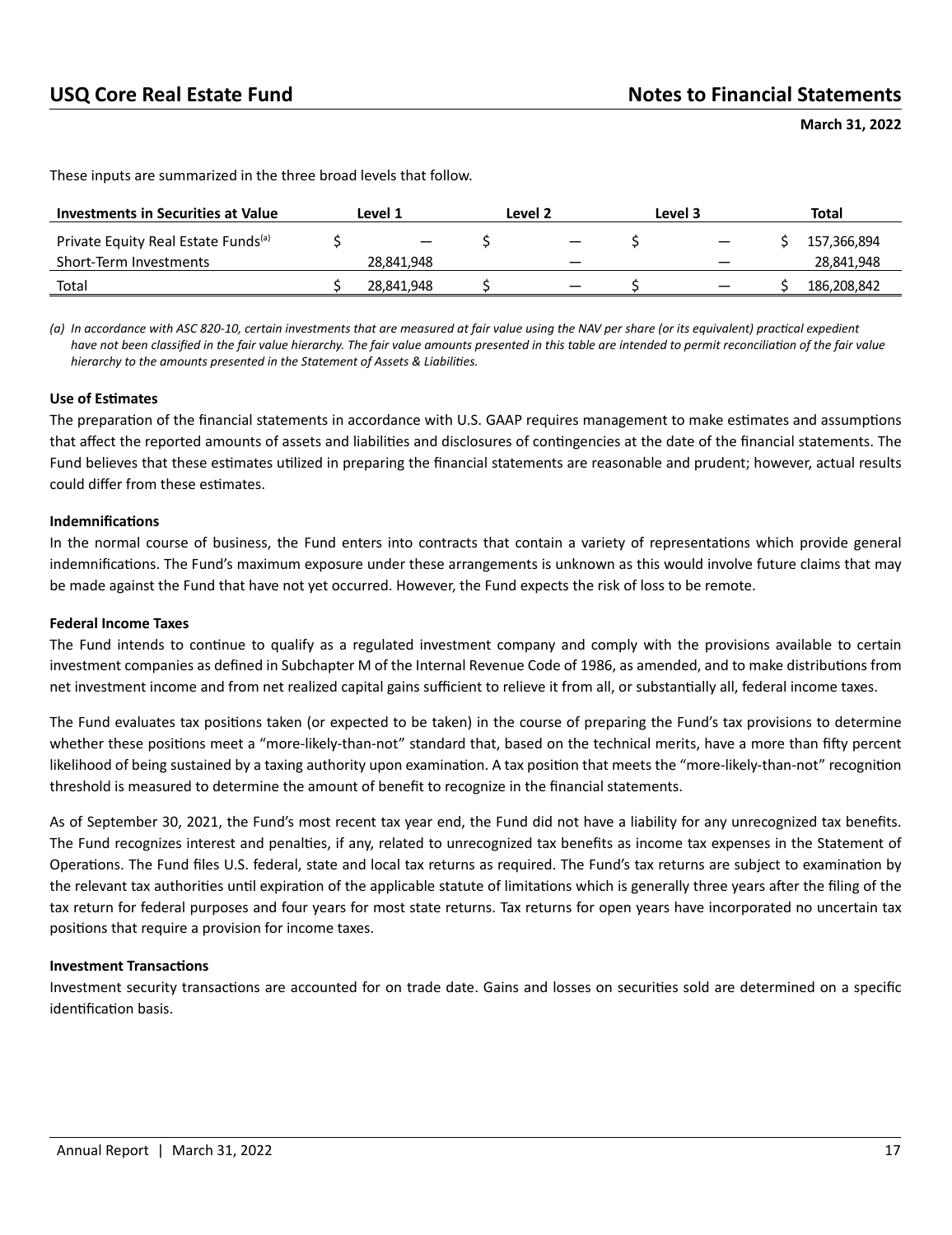### **Distributions to Shareholders**

Distributions from investment income are declared and paid quarterly. Distributions from net realized capital gains, if any, are declared and paid annually and are recorded on the ex‐dividend date. The character of income and gains to be distributed is determined in accordance with income tax regulations, which may differ from GAAP. Shareholders will be informed of the tax characteristics of the distributions after the close of each fiscal year.

#### **Investment Income**

Interest income is accrued and recorded on a daily basis including amortization of premiums, accretion of discounts, and income earned from money market funds. Dividend income is recorded on the ex-dividend date, except that certain dividends from private investment funds are recorded as soon as the information is available to the Fund. Distributions received from the Fund's investments in private investment funds generally are comprised of investment income, capital gains, and return of capital. For financial statement purposes, the Fund uses investment income, capital gains, and return of capital estimates to allocate the distribution income received. Such estimates are based on historical information available from each private investment and other industry sources. These estimates may subsequently be revised based on information received from the private investment funds after their tax reporting periods are concluded, as the actual character of these distributions is not known until after the fiscal year end of the Fund. The Fund estimates the allocation of investment income, capital gains, and return of capital for the distributions received from private investment funds with the Statement of Operations. For the year ended March 31, 2022, the Fund has estimated approximately 18.9%, 4.0%, and 77.1% of the distributions from private investment funds to be investment income, capital gains, and return of capital, respectively. The Fund records the character of distributions received during the year based on estimates available. The characterization of distributions received by the Fund may be subsequently revised based on the information received from the private investment funds after their tax reporting periods conclude.

#### **Industry Concentration**

If a Fund has significant investments in the securities of issuers within a particular industry, any development affecting that industry will have a greater impact on the value of the net assets of the Fund than would be the case if the Fund did not have significant investments in that industry. In addition, this may increase the risk of loss in the Fund and increase the volatility of the Fund's NAV per share. Occasionally, market conditions, regulatory changes, or other developments may negatively impact this industry, and therefore the value of the Fund's portfolio will be adversely affected. As of March 31, 2022, the Fund had 80.4% of the value of its net assets invested within the real estate industry.

#### **Liquidity Risk**

Liquidity risk exists when particular investments are difficult to sell. The Fund may not be able to sell these investments at the best prices or at the value the Fund places on them. In such a market, the value of such investments and the Fund's share price may fall dramatically, even during periods of declining interest rates. Investments that are illiquid or that trade in lower volumes may be more difficult to value. The market for high yield securities in particular may be less liquid and therefore these securities may be harder to value or sell at an acceptable price, especially during times of market volatility or decline.

#### **Interest Rate Risk**

The Fund's investments will expose it to interest rate risk, meaning that changes in prevailing market interest rates could negatively affect the value of such investments. If interest rates increase, so could the Fund's interest costs for new debt, including variable rate debt obligations under any credit facility or other financing. This increased cost could make the financing of any development or acquisition more costly. Factors that will affect market interest rates include, without limitation, inflation, deflation, slow or stagnant economic growth or recession, unemployment, money supply, governmental monetary policies, international disorders and instability in domestic and foreign financial markets.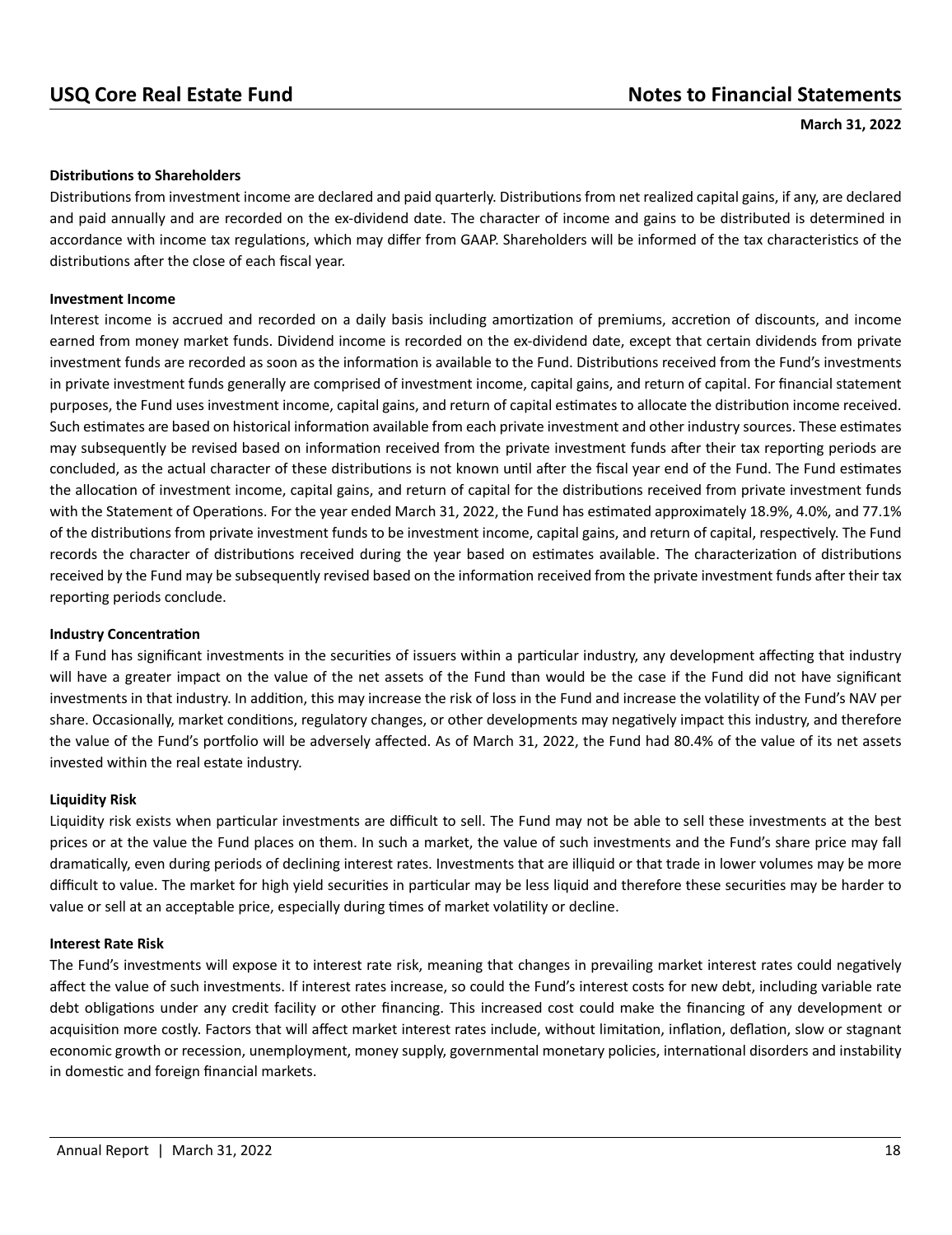#### **3. ADVISORY FEES AND OTHER RELATED PARTY TRANSACTIONS AND OTHER FEES**

The Adviser serves as the investment adviser to the Fund. Under the terms of the Investment Advisory Agreement (the "Agreement"), the Adviser, subject to the supervision of the Board of Trustees (the "Board"), provides or arranges to be provided to the Fund such investment advice as it deems advisable and will furnish or arrange to be furnished a continuous investment program for the Fund consistent with the Fund's investment objectives and policies. As compensation for its management services, the Fund agrees to pay to the Adviser a monthly fee in dollars at the annual rate of 0.65% (as a percentage of daily net assets) on assets up to \$500 million, 0.50% on assets of \$500 million and more but less than \$1 billion, 0.40% on assets of \$1 billion and more but less than \$5 billion, and 0.30% on assets of \$5 billion and more, payable at the end of each calendar month. During the year ended March 31, 2022, the Fund accrued \$695,978 in management fees.

The Adviser has contractually agreed to waive its fees and/or pay Fund expenses so that the total annual operating expenses of the Fund for Class I and Class IS shares (excluding taxes, interest, trading costs, acquired fund fees and expenses, distribution fees, and shareholder servicing expenses), as a percentage of average daily net assets, do not exceed 0.85%. The Expense Limitation Agreement will continue indefinitely until revised or terminated by mutual agreement by the Fund and the Adviser, with the consent of the Board. Under the Expense Limitation Agreement, the Adviser may request and receive reimbursement from the Fund for advisory fees waived or other expenses reimbursed by the Adviser pursuant to the Expense Limitation Agreement at a date not to exceed three years from the month in which the corresponding waiver or reimbursement to the Fund was made. However, no reimbursement may be made unless the total annual expense ratio of the class making such reimbursement is no higher than the amount of the expense limitation that was in place at the time the Adviser waived the fees or reimbursed the expenses and does not cause the expense ratio to exceed the current expense limitation.

Fees and reimbursed Fund expenses, including prior year expenses, are subject to potential recoupment by year of expiration. The Adviser's waived fees and reimbursed expenses that are subject to potential recoupment are as follows:

| <b>Fiscal Period</b><br><b>Incurred</b> | Amount<br><b>Waived</b> | Amount<br>Recouped <sup>(a)</sup> | <b>Amount Subject</b><br>to Potential<br>Recoupment | Expiration<br>Date |
|-----------------------------------------|-------------------------|-----------------------------------|-----------------------------------------------------|--------------------|
| March 31, 2020                          | 558.294                 |                                   | 558.294                                             | March 31, 2023     |
| March 31, 2021                          | 499,126                 |                                   | 499.126                                             | March 31, 2024     |
| March 31, 2022                          | 421,060                 |                                   | 421,060                                             | March 31, 2025     |
| Total                                   | 1,478,480               |                                   | 1,478,480                                           |                    |

*(a) Amount recouped was in compliance with the Expense Limitation Agreement, and did not cause the total Fund's expense ratio to exceed 0.85%.*

Certain Officers of the Fund are also Officers of the Adviser. Trustees and officers, other than the Chief Compliance Officer, affiliated with the Adviser are not compensated by the Fund for their services. Each Trustee who is not an affiliated person of the Adviser receives from the Fund an annual retainer of \$30,000, paid quarterly; a fee of \$2,500 for attendance at each in-person meeting of the Board; and a fee of \$500 for attendance at each telephonic regular meeting of the Board.

The Adviser also provides a Chief Compliance Officer to the Fund. For these services, the Fund pays the Adviser a monthly fee of \$6,500, which is included in Compliance fees in the Statement of Operations.

Quasar Distributors, LLC ("Quasar"), a wholly-owned broker-dealer subsidiary of Foreside Financial Group, LLC ("Foreside"), serves as the Fund's distributor. On July 7, 2021, Foreside announced that it had entered into a definitive purchase and sale agreement with Genstar Capital ("Genstar") such that Genstar would acquire a majority stake in Foreside. The transaction closed on September 30,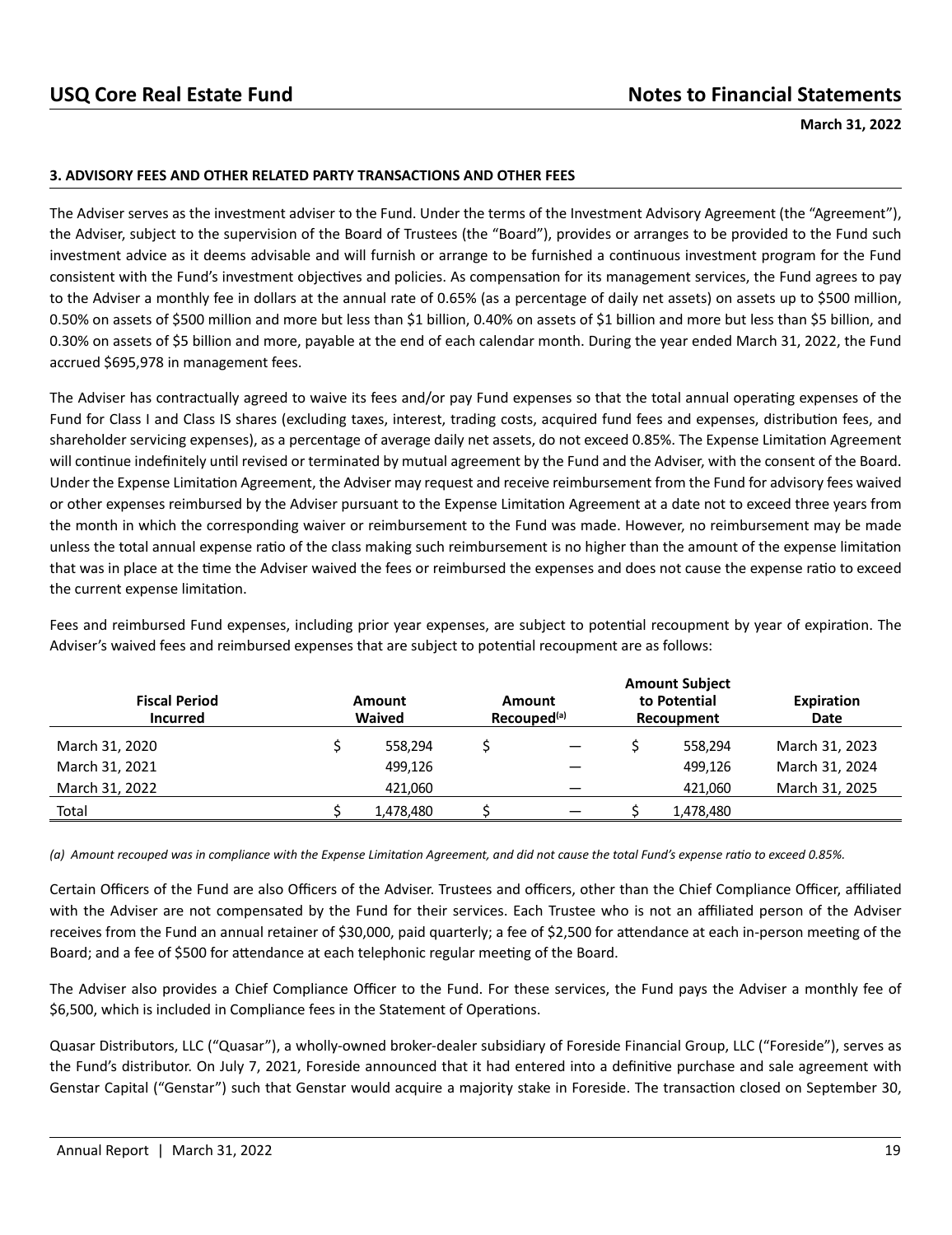2021. The Fund's Board of Trustees approved Quasar to remain the Fund's distributor at its September 9, 2021 meeting. The Fund has adopted a plan of distribution under Rule 12b-1 of the 1940 Act applicable to Class IS shares. Under the plan, 12b-1 distribution fees at an annual rate of 0.25% of average daily net assets of Class IS shares are paid to the distributor or others for distribution services. For the year ended March 31, 2022, the Fund had not incurred any 12b-1 fees. The Fund has also adopted a shareholder servicing plan applicable to Class I and Class IS shares. Under the plan, shareholder servicing fees at an annual rate up to a maximum of 0.10% and 0.25% of average daily net assets of Class I and Class IS shares are paid for shareholder services, respectively. For the year ended March 31, 2022, the Fund incurred shareholder servicing fees of \$66,446 for Class I and \$0 for Class IS.

The custodian to the Fund is U.S. Bank National Association. The administrator and transfer agent to the Fund is U.S. Bancorp Fund Services, LLC, d/b/a U.S. Bank Global Fund Services ("Fund Services"). See the effect of expenses on Statement of Operations.

### **4. AFFILIATED INVESTMENTS**

Issuers that are considered affiliates, as defined in Section 2(a)(3) of the 1940 Act, of the Fund at year-end are noted in the Fund's Schedule of Investments. The table below reflects transactions during the period with entities that are affiliates as of March 31, 2022 and may include acquisitions of new investments, prior year holdings that become affiliated during the year, and prior year affiliated holdings that are no longer affiliated as of year-end.

|                                        |                                       |                      |                      | Change in                         |                     |                                    |            |
|----------------------------------------|---------------------------------------|----------------------|----------------------|-----------------------------------|---------------------|------------------------------------|------------|
|                                        | <b>Beginning</b><br><b>Fair Value</b> | <b>Purchases or</b>  | Sales or             | <b>Unrealized</b><br>Appreciation | <b>Net Realized</b> | <b>Ending</b><br><b>Fair Value</b> | Investment |
| <b>Non-Controlled Affiliates</b>       | April 1, 2021                         | <b>Contributions</b> | <b>Distributions</b> | (Depreciation)                    | Gain (Loss)         | March 31, 2022                     | Income     |
| BGO Daily Value Fund - Class F         | 1,583,582                             | 4.500.000            | $\qquad \qquad -$    | 703.502                           | $\qquad \qquad -$   | 6.787.084                          |            |
| <b>Total Non-Controlled Affiliates</b> | 1,583,582                             | 4,500,000            | $\qquad \qquad -$    | 703.502                           | $\qquad \qquad -$   | 6.787.084                          |            |

#### **5. INVESTMENT TRANSACTIONS**

The cost of purchases and proceeds from the sale of securities, other than short-term securities, for the year ended March 31, 2022 amounted to \$67,101,528 and \$125,862, respectively.

#### **6. TAX BASIS INFORMATION**

The amount and character of income and capital gain distribution to be paid, if any, are determined in accordance with federal income tax regulations, which may differ from U.S. GAAP. These differences are primarily due to differences in the timing of recognition of gains or losses on investments. Permanent book and tax basis differences, if any, may result in reclassifications to total distributable earnings and additional paid-in capital.

The following reclassifications, which had no impact on results of operations or net assets, were recorded to reflect tax character.

| <b>Paid-in Capital</b> | <b>Distributable Earnings</b> | Total |
|------------------------|-------------------------------|-------|
|                        |                               |       |

Under current tax law, net capital losses realized after October 31st and net ordinary losses incurred after December 31st may be deferred and treated as occurring on the first day of the following fiscal year. As of September 30, 2021, the Fund deferred, on a tax basis, late-year investment losses of \$503,465.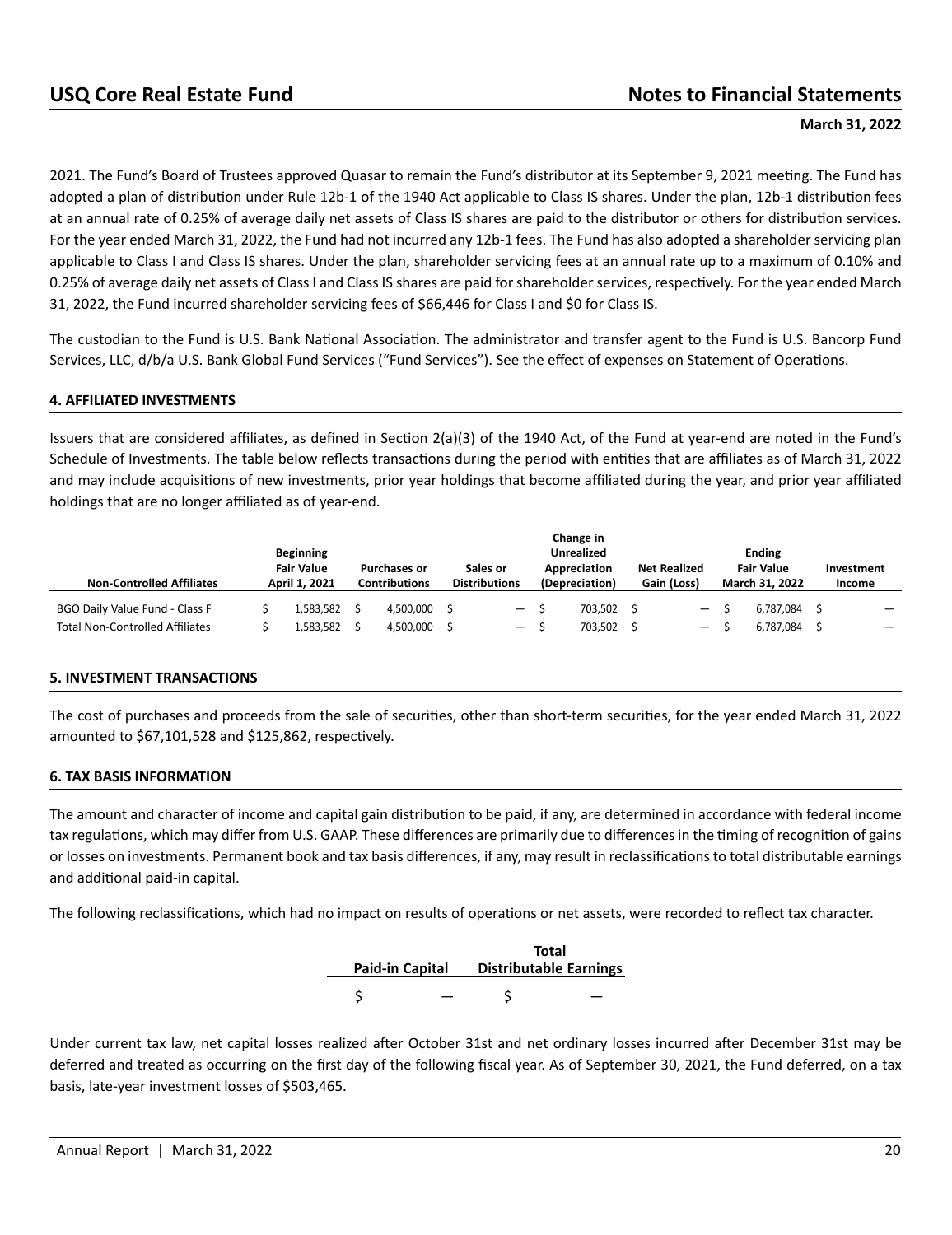As of March 31, 2022, the unrealized appreciation and depreciation of investments, based on cost for federal income tax purposes, were as follows:

|                                                | <b>Investments</b> |
|------------------------------------------------|--------------------|
| Cost of investments for tax purposes           | 156,842,609        |
| Gross tax unrealized appreciation              | 29,366,235         |
| Gross tax unrealized depreciation              | (1)                |
| Net tax unrealized appreciation (depreciation) | 29,366,234         |

As of September 30, 2021, the Fund's most recent tax year end, the tax basis of distributable earnings (accumulated deficit) were as follows:

|                                        | <b>Investments</b> |
|----------------------------------------|--------------------|
| Undistributed ordinary income          |                    |
| Undistributed long-term capital gains  |                    |
| Tax accumulated earnings               |                    |
| Accumulated capital and other losses   | (503, 465)         |
| Unrealized appreciation on investments | 12,637,792         |
| Total accumulated earnings             | 12,134,327         |

Difference between book and tax basis net unrealized appreciation relates to outstanding partnership basis adjustments.

During the tax years ended September 30, 2021 and September 30, 2020, the tax character of distributions paid by the Fund was as follows:

|                        | <b>Tax Year Ended</b><br>September 30, 2021 | <b>Tax Year Ended</b><br>September 30, 2020 |
|------------------------|---------------------------------------------|---------------------------------------------|
| Ordinary income        | 66.837                                      | 204,249                                     |
| Long-term capital gain | 96,183                                      | 416,458                                     |
| Return of capital      | 2,983,082                                   | 1,248,040                                   |
|                        | 3,146,102                                   | 1,868,747                                   |
|                        |                                             |                                             |

#### **7. REPURCHASE OFFERS**

The Fund operates as an interval fund pursuant to Rule 23c-2 under the 1940 Act and, as such, has adopted a fundamental policy to make quarterly repurchase offers, at NAV, of no less than 5% and no more than 25% of the Fund's shares outstanding on the Repurchase Request Deadline (as defined below). There is no guarantee that shareholders will be able to sell all of the shares they desire to sell in a quarterly repurchase offer, although each shareholder will have the right to require the Fund to purchase at least 5% of such shareholder's shares in each quarterly repurchase. Liquidity will be provided to shareholders only through the Fund's quarterly repurchases. Shareholders will be notified in writing of each quarterly repurchase offer and the date the repurchase offer ends (the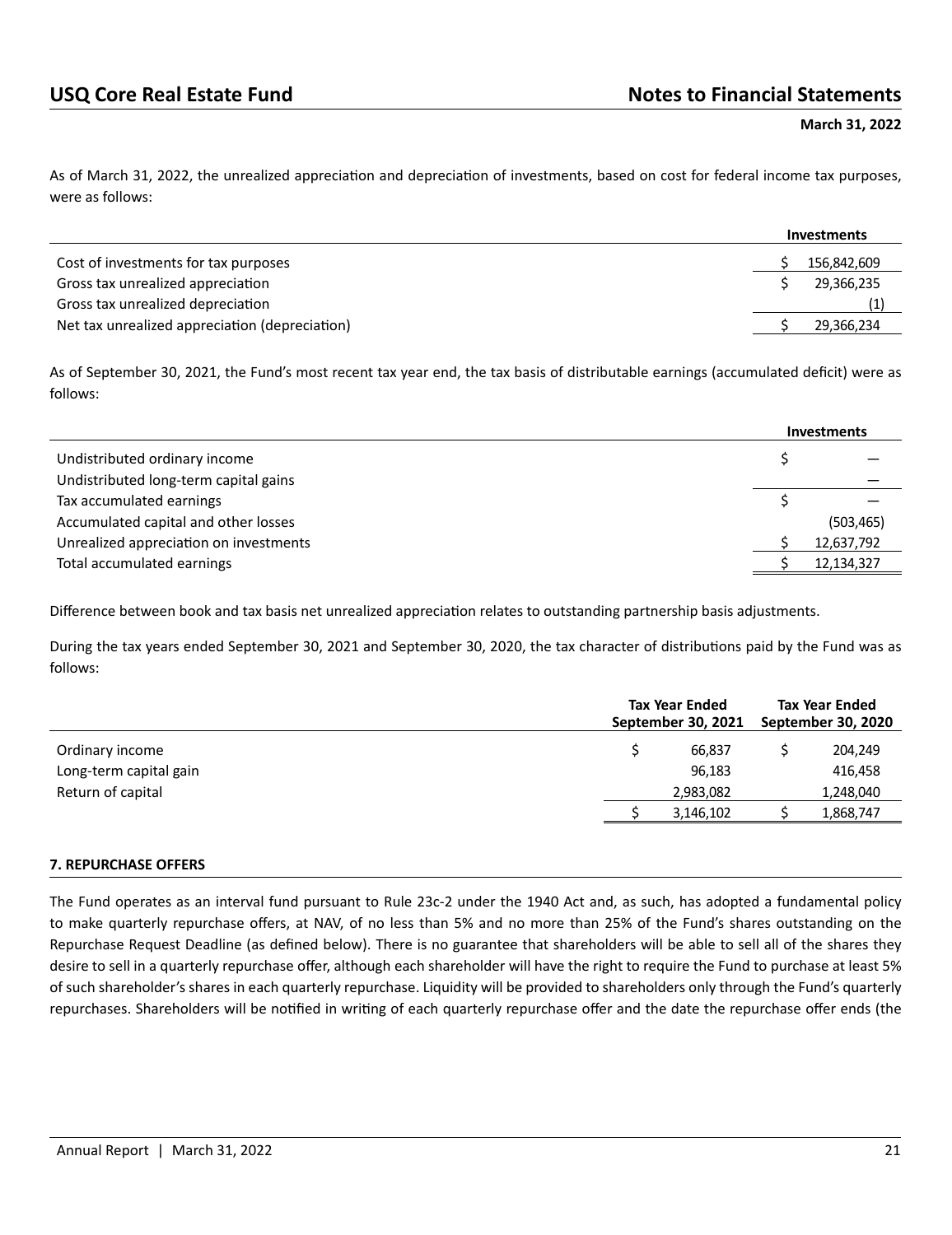"Repurchase Request Deadline"). Shares will be repurchased at the NAV per share determined as of the close of regular trading on the NYSE no later than the 14th day after the Repurchase Request Deadline, or the next business day if the 14th day is not a business day (each a "Repurchase Pricing Date").

During the year ended March 31, 2022, the Fund completed four repurchase offers. In this offer, the Fund offered to repurchase up to 5% of the number of its outstanding shares as of the Repurchase Pricing Dates. The result of the repurchase offers are as follows:

| <b>Commencement Date</b>           | April 9, 2021  | July 9, 2021  | October 8, 2021  | January 7, 2022  |
|------------------------------------|----------------|---------------|------------------|------------------|
| <b>Repurchase Request Deadline</b> | April 30, 2021 | July 30, 2021 | October 29, 2021 | January 28, 2022 |
| <b>Repurchase Pricing Date</b>     | April 30, 2021 | July 30, 2021 | October 29, 2021 | January 28, 2022 |
| <b>Amount Repurchased</b>          | 1.451.923      | 885.445       | 1,283,157        | 4,866,449        |
| <b>Shares Repurchased</b>          | 58.170         | 34.480        | 47.366           | 170,275          |

### **8. UNFUNDED COMMITMENTS**

As of March 31, 2022, the Fund had unfunded capital commitments, net of investments paid in advance, for the Private Equity Real Estate Funds below:

|                                  | <b>Unfunded</b><br>Commitments as of<br>March 31, 2022 |
|----------------------------------|--------------------------------------------------------|
| AEW Core Property (U.S.), L.P.   | \$<br>2,000,000                                        |
| Barings Core Property Fund, LP   | 2,500,000                                              |
| Madison Core Property Fund, LP   | 5,000,000                                              |
| Prime Property Fund, LLC         | 5,000,000                                              |
| PRISA, LP                        | 5,000,000                                              |
| <b>Strategic Property Fund</b>   | 7,500,000                                              |
| TA Realty Core Property Fund, LP | 5,000,000                                              |

#### **9. OTHER MATTERS**

**COVID-19 Risk** – The global pandemic outbreak of an infectious respiratory illness caused by a novel coronavirus known as COVID-19 has resulted in substantial market volatility and global business disruption, impacting the global economy and the financial health of individual companies in significant and unforeseen ways. The duration and future impact of COVID-19 are currently unknown, which may exacerbate other types of risks that apply to the Fund and negatively impact Fund performance and the value of your investment in the Fund. Specifically, issuers of real estate securities with properties, operations, productions, offices, and/or personnel in (or other exposure to) areas affected with the virus may experience significant disruptions to their business and/or holdings. Potential impacts on the real estate market may include lower occupancy rates, decreased lease payments, defaults and foreclosures, among other consequences. The extent to which COVID-19 will affect the Fund, the Fund's service providers and/or such issuer's operations and results will depend on future developments, which are highly uncertain and cannot be predicted, including new information that may emerge concerning the severity of COVID-19 and the actions taken to contain COVID-19. The duration of the COVID-19 outbreak and its impact on the global economy cannot be determined with certainty.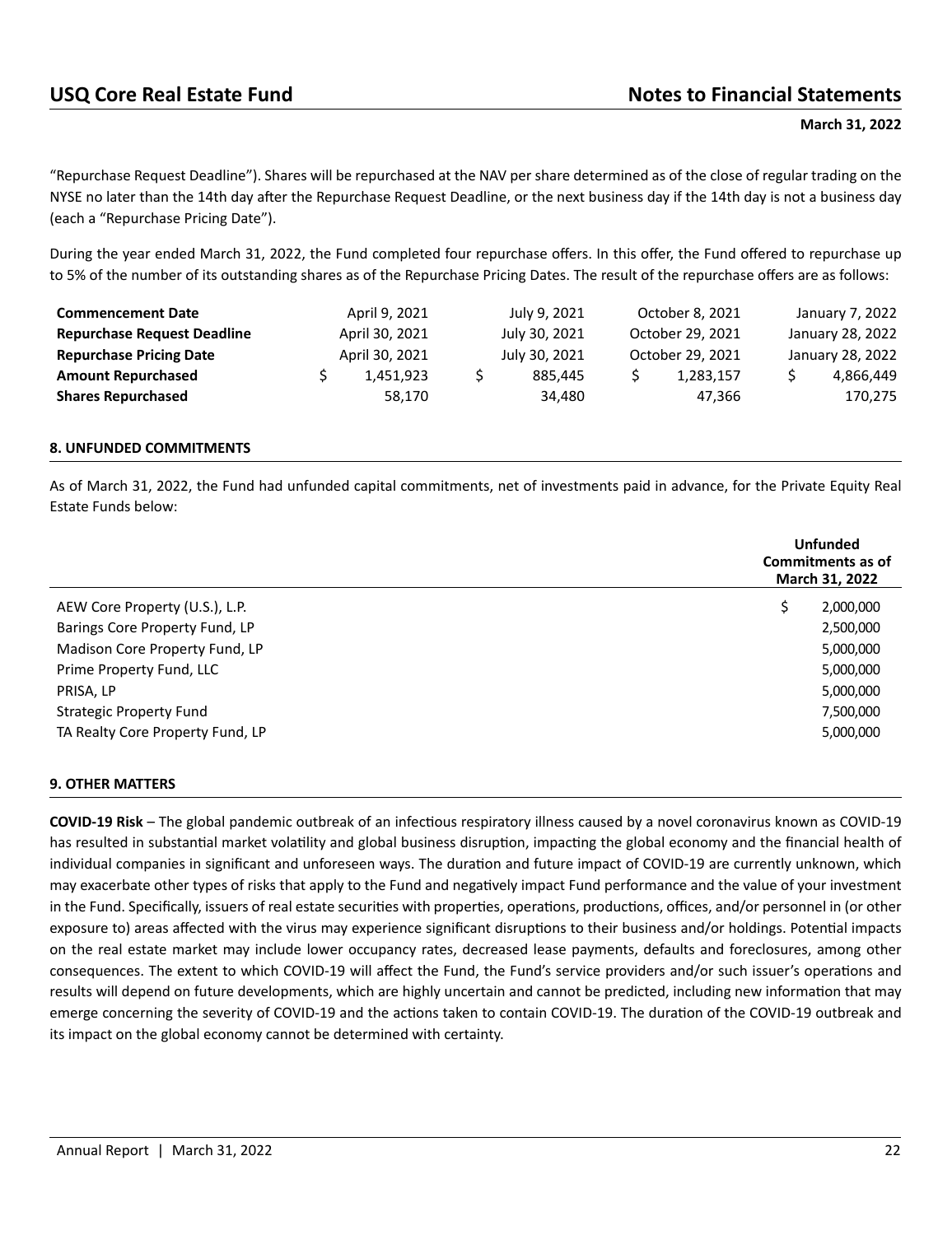## USQ Core Real Estate Fund<br> **Notes to Financial Statements**

#### **March 31, 2022**

**Geopolitical Event Risk** - Global tensions, particularly between Russia, the U.S. and a number of European states, have heightened significantly as a result of Russia's invasion of Ukraine, and the escalation of hostilities between the two countries. The broader geopolitical and economic consequences of the invasion are difficult to predict. While it is too early to determine what impact the escalation of the conflict will have on economic growth and real estate markets across Europe and elsewhere, continued, and any further escalation of, hostilities could result in elevated geopolitical instability, additional trade restrictions (including retaliatory actions taken by Russia in response to sanctions and other restrictive measures imposed against it), disruptions to global supply chains, increases in energy prices with flow-on global inflationary impacts, adverse impacts on markets and a downturn in the global economy. Such events, and other related events, could have serious adverse direct or indirect effects on, among other things, performance, liquidity and valuation.

#### **10. ACCOUNTING PRONOUNCEMENTS**

In December 2020, the SEC adopted a final rule (Rule 2a-5) under the 1940 Act addressing fair valuation of fund investments. The new rule sets forth requirements for good faith determinations of fair value as well as for the performance of fair value determinations, including related oversight and reporting obligations. The new rule also defines "readily available market quotations" for purposes of the definition of "value" under the Act, and the SEC noted that this definition would apply in all contexts under the Act. The effective date for the rule is March 8, 2021. The SEC adopted an eighteen-month transition period beginning from the effective date for the new rule. The Adviser is currently evaluating the impact, if any, on the financial statements.

### **11. SUBSEQUENT EVENTS**

Subsequent events after the date of the Statement of Assets and Liabilities have been evaluated through the date the financial statements were issued.

The Fund completed a quarterly repurchase offer on April 29, 2022, which resulted in 198,917 of Fund shares being repurchased for \$6,005,302.

Management has determined that there were no other subsequent events to report through the issuance of these financial statements.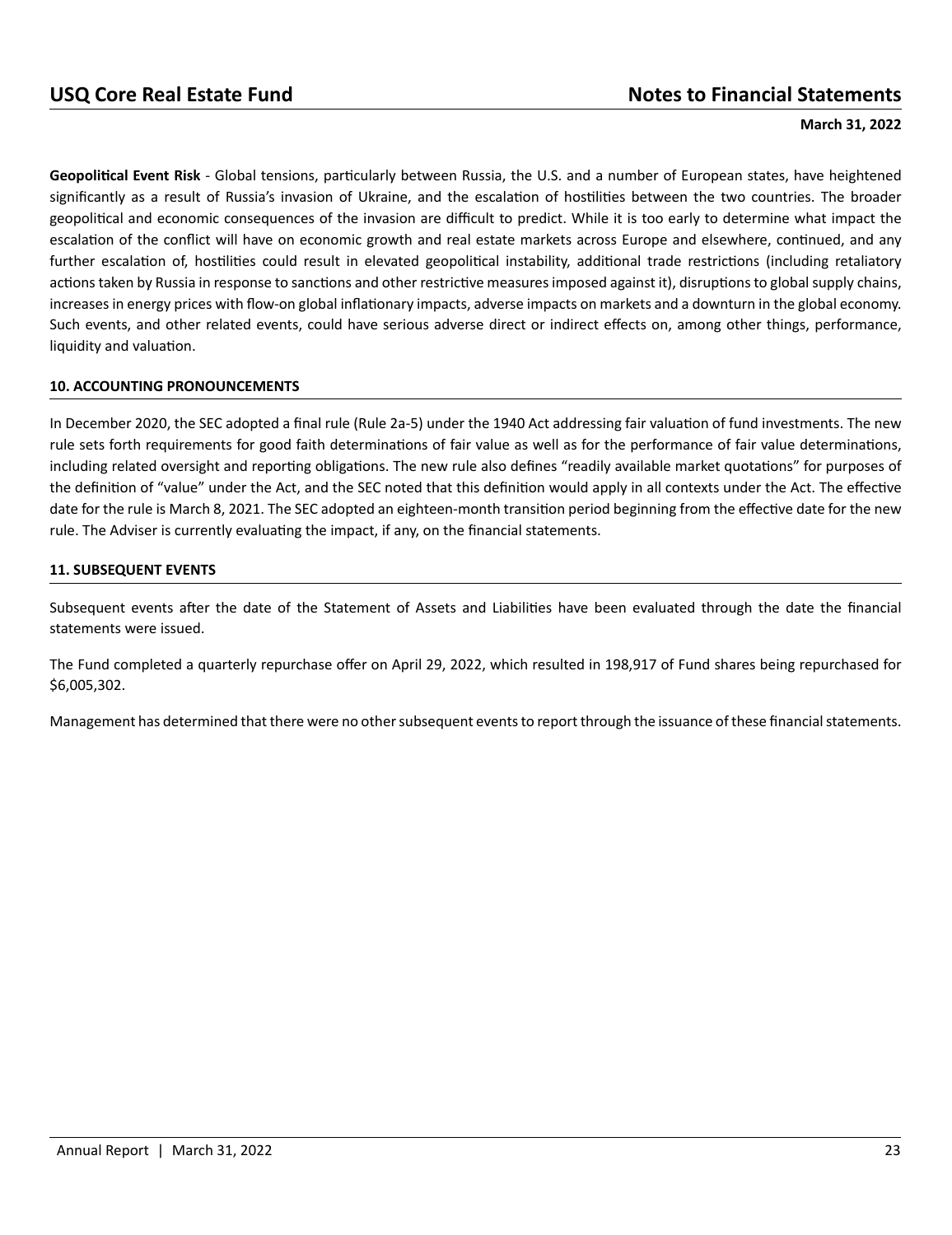<span id="page-26-0"></span>To the Shareholders and Board of Trustees of USQ Core Real Estate Fund

### Opinion on the Financial Statements

We have audited the accompanying statement of assets and liabilities, including the schedule of investments, of USQ Core Real Estate Fund ("the Fund") as of March 31, 2022, the related statements of operations and cash flows for the year then ended, the statements of changes in net assets for each of the two years in the period then ended, the related notes, and the financial highlights for each of the five periods in the period then ended (collectively referred to as the "financial statements"). In our opinion, the financial statements present fairly, in all material respects, the financial position of the Fund as of March 31, 2022, the results of its operations and its cash flows for the year then ended, the changes in net assets for each of the two years in the period then ended, and the financial highlights for each of the five periods in the period then ended, in conformity with accounting principles generally accepted in the United States of America.

### Basis for Opinion

These financial statements are the responsibility of the Fund's management. Our responsibility is to express an opinion on the Fund's financial statements based on our audits. We are a public accounting firm registered with the Public Company Accounting Oversight Board (United States) ("PCAOB") and are required to be independent with respect to the Fund in accordance with the U.S. federal securities laws and the applicable rules and regulations of the Securities and Exchange Commission and the PCAOB.

We conducted our audits in accordance with the standards of the PCAOB. Those standards require that we plan and perform the audit to obtain reasonable assurance about whether the financial statements are free of material misstatement whether due to error or fraud.

Our audits included performing procedures to assess the risks of material misstatement of the financial statements, whether due to error or fraud, and performing procedures that respond to those risks. Such procedures included examining, on a test basis, evidence regarding the amounts and disclosures in the financial statements. Our procedures included confirmation of securities owned as of March 31, 2022, by correspondence with the custodian and underlying funds. Our audits also included evaluating the accounting principles used and significant estimates made by management, as well as evaluating the overall presentation of the financial statements. We believe that our audits provide a reasonable basis for our opinion.

We have served as the Fund's auditor since 2017.

Cohen E Company, Utd.

COHEN & COMPANY, LTD. Cleveland, Ohio May 31, 2022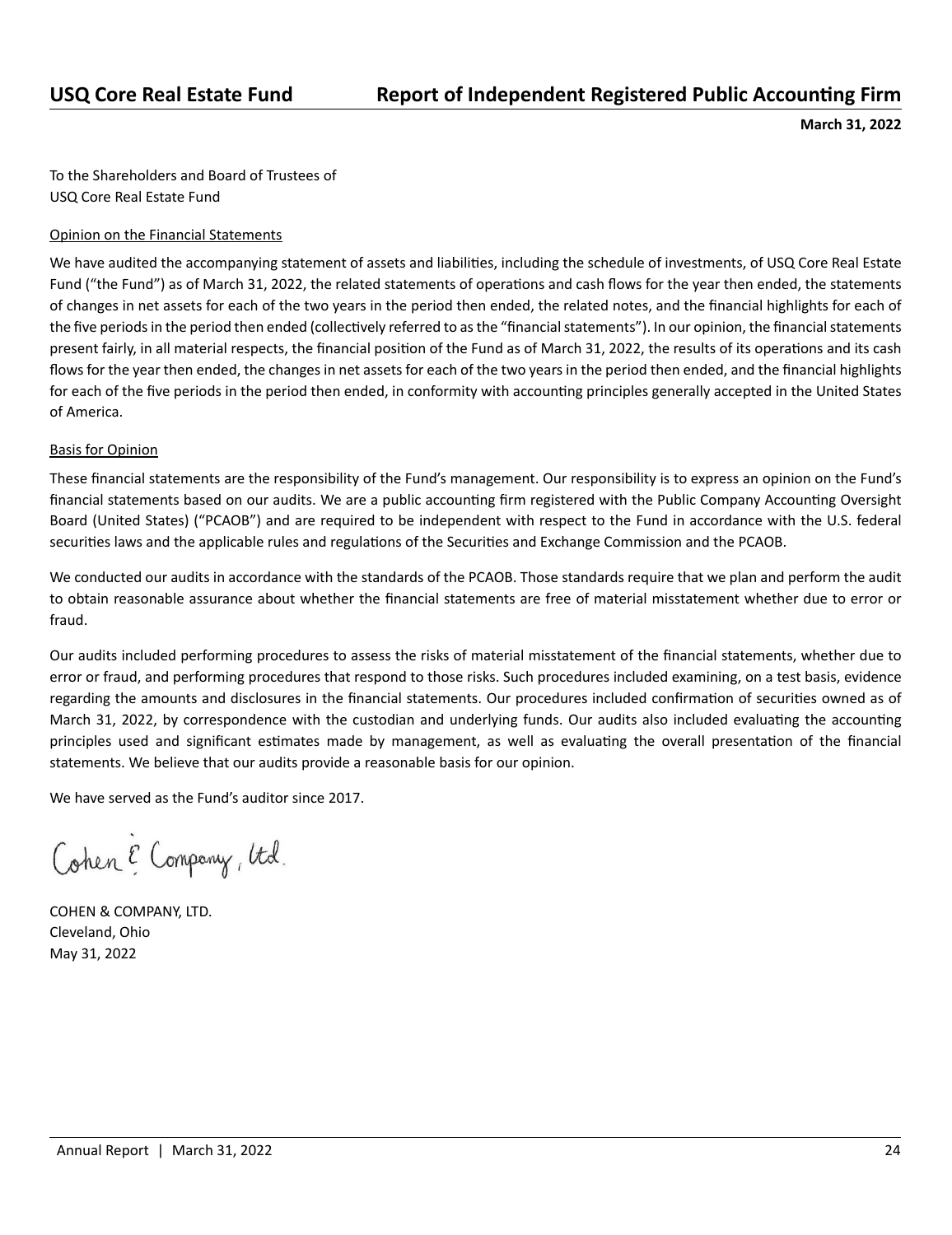### <span id="page-27-0"></span>**1. PROXY VOTING POLICIES AND VOTING RECORD**

A description of the policies and procedures that the Fund uses to determine how to vote proxies relating to portfolio securities owned by the Fund and information regarding how the Fund voted proxies relating to the portfolio securities during the most recent 12-month period ended June 30 is available to shareholders without charge by visiting the Securities and Exchange Commission's ("SEC") web site at www.sec.gov.

### **2. QUARTERLY PORTFOLIO HOLDINGS**

The Fund files a complete listing of portfolio holdings for the Fund with the SEC as of first and third quarters of each fiscal year on Form N-PORT, within 60 days after the end of the period. The filings are available on the SEC's website at http://www.sec.gov.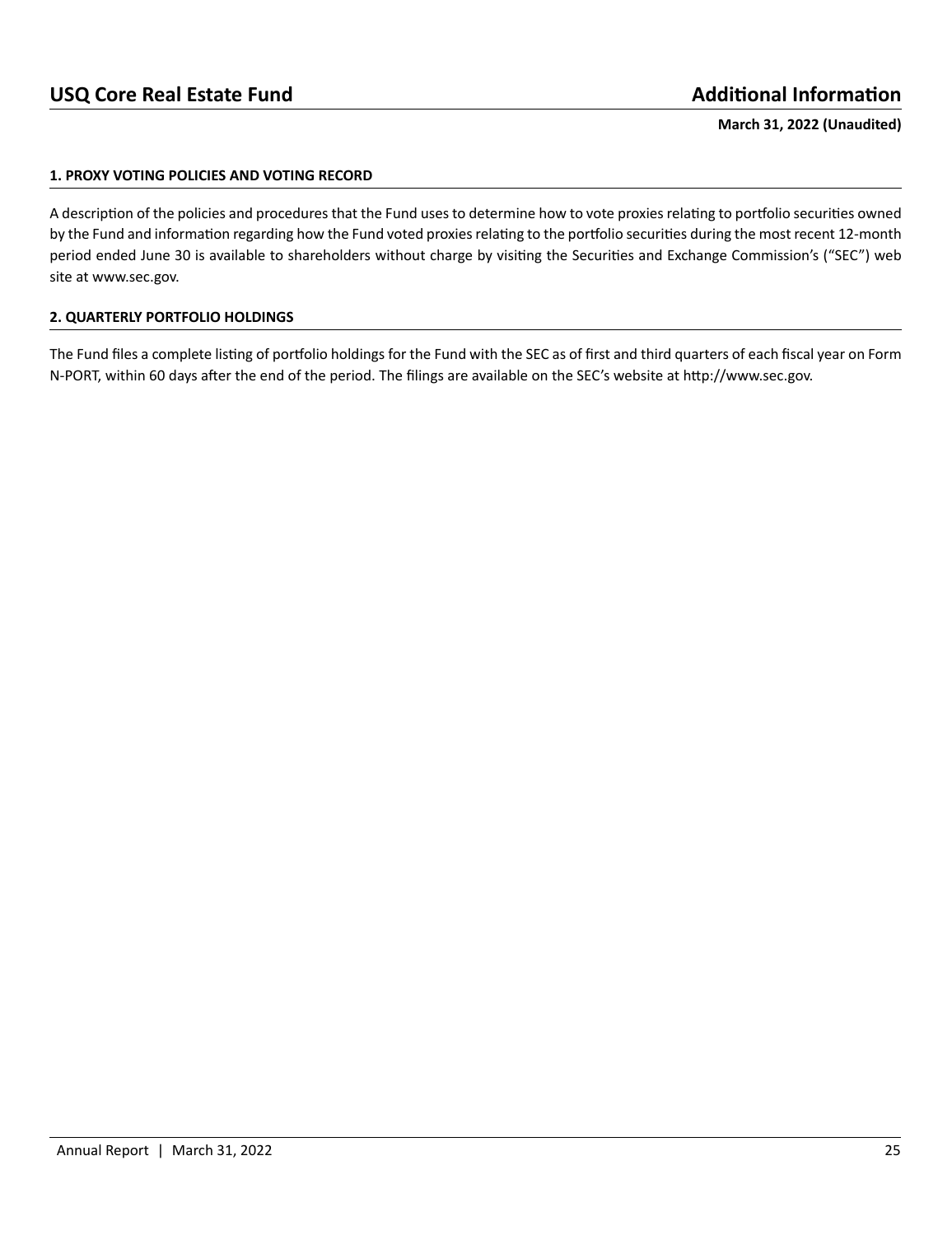## **USQ Core Real Estate Fund Trustees & Officers**

<span id="page-28-0"></span>**March 31, 2022 (Unaudited)**

#### **Management of the Fund**

#### **Board of Trustees**

The management and affairs of the Fund are supervised by the Board. The Board consists of four individuals, three of whom are not "interested persons" of the Fund, as that term is defined in the 1940 Act (the "Independent Trustees"). The Board establishes policies for the operation of the Fund and appoints the officers who conduct the daily business of the Fund. The current Trustees and officers of the Fund and their years of birth are listed below with their addresses, present positions with the Fund, term of office with the Fund and length of time served, principal occupations over at least the last five years and other directorships/trusteeships held.

| Name,<br><b>Year of Birth</b><br>and Address                                                  | <b>Position</b><br>with the<br><b>Fund</b> | <b>Term of Office</b><br>and Length of<br><b>Time Served</b> | <b>Principal Occupations</b><br><b>During the Past Five Years</b>                                                                                                                                                                                                                                                                                                                 | Number of<br>Portfolios in<br><b>Fund Complex</b><br>Overseen by<br><b>Trustee</b> | Other Directorship/<br><b>Trusteeship Positions</b><br>held by Trustee<br><b>During the Past 5 Years</b>                                                                   |
|-----------------------------------------------------------------------------------------------|--------------------------------------------|--------------------------------------------------------------|-----------------------------------------------------------------------------------------------------------------------------------------------------------------------------------------------------------------------------------------------------------------------------------------------------------------------------------------------------------------------------------|------------------------------------------------------------------------------------|----------------------------------------------------------------------------------------------------------------------------------------------------------------------------|
| <b>Independent Trustees</b>                                                                   |                                            |                                                              |                                                                                                                                                                                                                                                                                                                                                                                   |                                                                                    |                                                                                                                                                                            |
| Gregory Fairchild (1963)<br>235 Whitehorse Lane<br>Suite 200<br>Kennett Square, PA 19348      | <b>Trustee</b>                             | Indefinite; Since<br>2017                                    | Dr. Fairchild is Associate<br>Professor at the University of<br>Virginia, Darden GSBA.                                                                                                                                                                                                                                                                                            | $\mathbf{1}$                                                                       | None                                                                                                                                                                       |
| Havilah Mann, CPA (1975)<br>235 Whitehorse Lane<br>Suite 200<br>Kennett Square, PA 19348      | <b>Trustee</b>                             | Indefinite; Since<br>2017                                    | Ms. Mann is Fractional Chief<br><b>Financial Officer and Business</b><br>Development Advisor of<br><b>HSM Resources (accounting</b><br>infrastructure and internal<br>control consulting services).                                                                                                                                                                               | $\mathbf{1}$                                                                       | None                                                                                                                                                                       |
| Edward P. Mooney Jr. (1970)<br>235 Whitehorse Lane<br>Suite 200<br>Kennett Square, PA 19348   | Trustee                                    | Indefinite; Since<br>2020                                    | Mr. Mooney is a private<br>investor and a Limited Partner<br>of Golden Angels Investors<br>LLC (since 2018). Previously,<br>Mr. Mooney was a Managing<br>Director with Artisan Partners<br>Limited Partnership (investment<br>management) until his<br>retirement in 2014. From<br>July 2017 to December 2018,<br>Mr. Mooney was a Board of<br>Managers of Ocean Square<br>Asset. | $\mathbf{1}$                                                                       | Board of Directors,<br><b>Christian Brothers</b><br>Investment Services (2016<br>to present) and Board of<br>Managers, Ocean Square<br>Asset Management (2017<br>to 2018). |
| <b>Interested Trustee</b>                                                                     |                                            |                                                              |                                                                                                                                                                                                                                                                                                                                                                                   |                                                                                    |                                                                                                                                                                            |
| S. Timothy Grugeon*<br>(1950)<br>235 Whitehorse Lane<br>Suite 200<br>Kennett Square, PA 19348 | <b>Trustee</b>                             | Indefinite; Since<br>2016                                    | Mr. Grugeon served as Chief<br>Executive Officer of the Adviser<br>since inception in 2016 until<br>December 2020. From May 2007<br>to December 2015, Mr. Grugeon<br>was Chief Operating Officer<br>of Nationwide Investment<br>Management Group.                                                                                                                                 | 1                                                                                  | None                                                                                                                                                                       |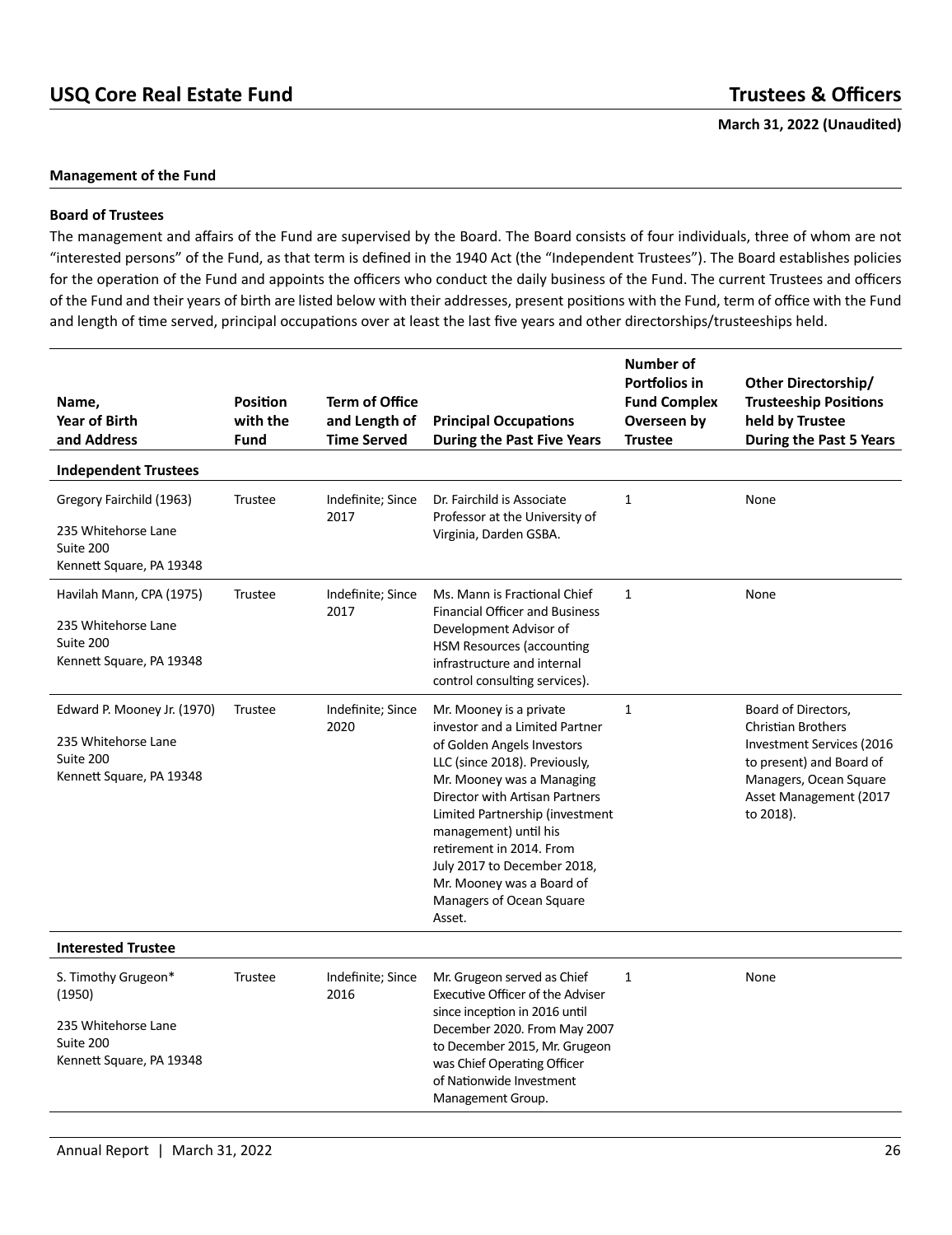| Name,<br><b>Year of Birth</b><br>and Address                                                      | <b>Position</b><br>with the<br><b>Fund</b>                                        | <b>Term of Office</b><br>and Length of<br><b>Time Served</b> | <b>Principal Occupations</b><br>During the Past Five Years                                                                                                                                                                                                                                                                                                                                                                                                                                                                             |
|---------------------------------------------------------------------------------------------------|-----------------------------------------------------------------------------------|--------------------------------------------------------------|----------------------------------------------------------------------------------------------------------------------------------------------------------------------------------------------------------------------------------------------------------------------------------------------------------------------------------------------------------------------------------------------------------------------------------------------------------------------------------------------------------------------------------------|
| G. Keith Downing** (1972)<br>235 Whitehorse Lane<br>Suite 200<br>Kennett Square, PA 19348         | Chief<br>Operating<br>Officer and<br><b>Treasurer</b>                             | Indefinite; Since<br>2017                                    | Mr. Downing is Chief Operating Officer of the Adviser since its inception. From<br>August 2011 to December 2016, Mr. Downing was Director of Fund Administration<br>of Nationwide Investment Management Group.                                                                                                                                                                                                                                                                                                                         |
| Thomas E. Miller, CFA**<br>(1983)<br>235 Whitehorse Lane<br>Suite 200<br>Kennett Square, PA 19348 | President,<br>Chief<br>Executive<br>Officer<br>and Chief<br>Investment<br>Officer | Indefinite; Since<br>2017                                    | Dr. Miller is Chief Executive Officer of the Adviser since 2021. Dr. Miller is Chief<br>Investment Officer of the Adviser since inception. From April 2016 to April 2017,<br>Dr. Miller was Associate Vice President, Head of Manager Strategies of Nationwide<br>Investment Management Group. From February 2013 to April 2016, Dr. Miller<br>was Associate Vice President, Product Management and Research of Nationwide<br>Investment Management Group.                                                                             |
| Mary K. Ziegler** (1972)<br>235 Whitehorse Lane<br>Suite 200<br>Kennett Square, PA 19348          | Chief<br>Compliance<br>Officer<br>and AML<br>Compliance<br>Officer                | Indefinite; Since<br>2018                                    | Ms. Ziegler is Chief Legal and Compliance Officer of the Adviser since February<br>2018. She also serves as General Counsel of Chatham Financial Corp., an affiliate<br>of the Adviser, since May 2020. From November to May 2020, Ms. Ziegler served<br>as the Global Head of Compliance for Chatham Financial Corp., and from July 2019<br>to November she also served as Interim Chief Compliance Officer. From June 2012<br>to February 2018, Ms. Ziegler was Chief Compliance Officer of TFS Capital LLC<br>(investment adviser). |

*\* S. Timothy Grugeon is a Trustee who is an "interested person" of the Fund as defined in the 1940 Act because he was an officer of the Adviser from May 2017 to December 2020.*

*\*\* Each Officer of the Fund serves at the pleasure of the Board.*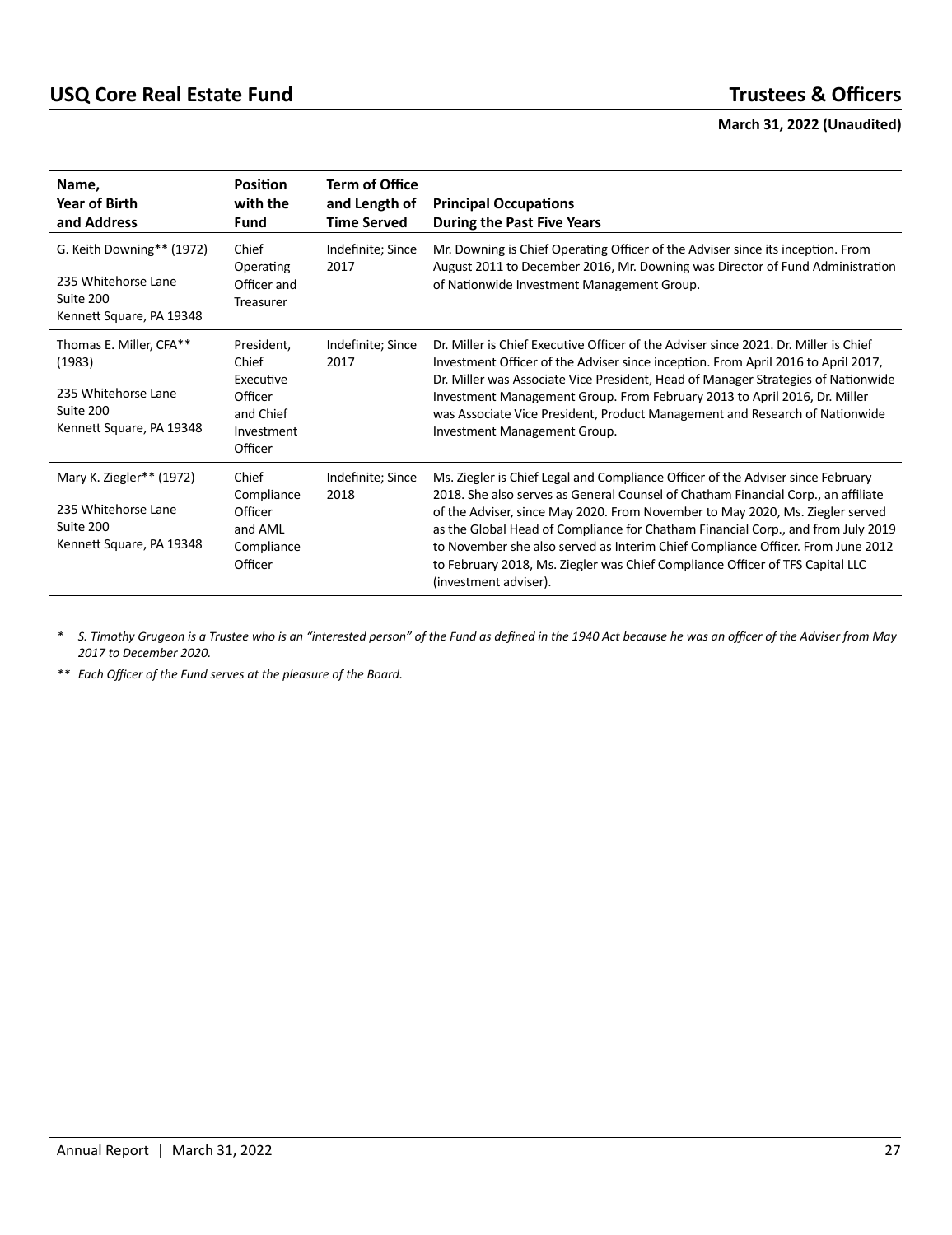<span id="page-30-0"></span>As the investment adviser for USQ Core Real Estate Fund (the "Fund"), Union Square Capital Partners, LLC (the "Adviser") invests the assets of the Fund and manages their day-to-day business. We appreciate your business and the trust you have placed in us. Our privacy philosophy reflects the value of your trust. We are committed to protecting the personal data we obtain about you. On behalf of the Fund and the Adviser (collectively, "USQ"), we make the following assurance of your privacy.

#### **Not Using Your Personal Data for our Financial Gain**

USQ has never sold shareholder information to any other party, nor have we disclosed such data to any other organization, except as permitted by law. We have no plans to do so in the future. We will notify you prior to making any change in this policy.

#### **How We Do Use Your Personal and Financial Data**

We use your information primarily to complete your investment transactions. We may also use it to communicate with you about other financial products that we offer.

#### **The Information We Collect About You**

You typically provide personal information when you complete a USQ account application or when you request a transaction that involves USQ, either directly or through a brokerage firm. This information may include your:

- Name, address, and phone numbers
- Social security or taxpayer identification number
- Birth date and beneficiary information (for IRA applications)
- Basic trust document information (for trusts only)
- Account balance
- Investment activity

#### **How We Protect Your Personal Information**

As emphasized above, we do not sell information about current or former shareholders or their accounts to third parties. We occasionally share such information to the extent permitted by law to complete transactions at your request, or to make you aware of related financial products that we offer. Here are the details:

- To complete certain transactions or account changes that you direct, it may be necessary to provide identifying information to companies, individuals, or groups that are not affiliated with USQ. For example, if you ask to transfer assets from another financial institution to USQ, we will need to provide certain information about you to that company to complete the transaction.
- In certain instances, we may contract with non-affiliated companies to perform services for us, such as processing orders for share purchases and repurchases and distribution of shareholder letters. Where necessary, we will disclose information about you to these third parties. In all such cases, we provide the third party with only the information necessary to carry out its assigned responsibilities (in the case of shareholder letters, only your name and address) and only for that purpose. We require these third parties to treat your private information with the same high degree of confidentiality that we do.
- Finally, we will release information about you if you direct us to do so, if we are compelled by law to do so, or in other legally limited circumstances (for example, to protect your account from fraud).

#### **How We Safeguard Your Personal Information**

We restrict access to your information to those USQ representatives who need to know the information to provide products or services to you. We maintain physical, electronic, and procedural safeguards to protect your personal information.

#### **Purchasing Shares of the Fund through Brokerage Firms**

USQ shareholders may purchase their shares through brokerage firms. Please contact those firms for their own policies with respect to privacy issues.

#### **What You Can Do**

For your protection, we recommend that you do not provide your account information, user name, or password to anyone except a USQ representative as appropriate for a transaction or to set up an account. If you become aware of any suspicious activity relating to your account, please contact us immediately.

#### **We'll Keep You Informed**

If we change our privacy policy with regard to disclosing your confidential information, we are required by law to notify you and provide you with a revised notice. You can access our privacy policy from our website.